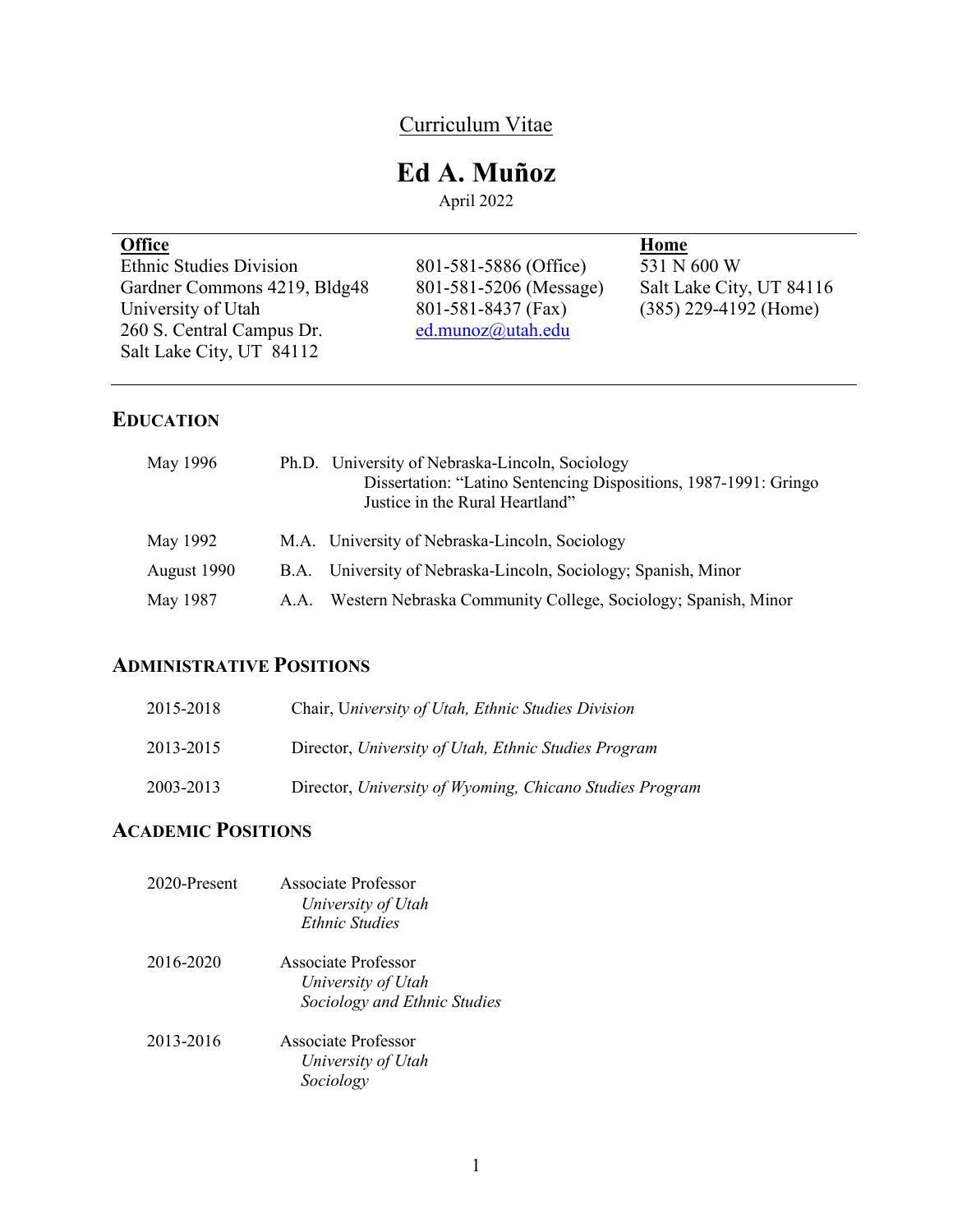| 2020-Present | <b>Adjunct Associate Professor</b><br>University of Utah<br>Sociology                                                                                 |
|--------------|-------------------------------------------------------------------------------------------------------------------------------------------------------|
| 2013-Present | <b>Affiliated Faculty</b><br>University of Utah<br>Latin American Studies                                                                             |
| 2007-2013    | <b>Associate Professor</b><br>University of Wyoming<br>Criminal Justice and Chicano Studies                                                           |
| 2003-2007    | <b>Assistant Professor</b><br>University of Wyoming<br>Criminal Justice and Chicano Studies                                                           |
| 2004-2013    | <b>Adjunct Professor</b><br>University of Wyoming<br>Sociology                                                                                        |
| Summer 2003  | Visiting Adjunct Instructor<br>Western Nebraska Community College                                                                                     |
| 1996-2003    | <b>Assistant Professor</b><br>Iowa State University<br>Sociology and U.S. Latino/a Studies                                                            |
| 1997-2003    | <b>Assistant Professor Faculty Associate</b><br>Iowa State University<br>Institute for Social and Behavioral Research                                 |
| 1992-95      | Graduate Instructor<br>University of Nebraska-Lincoln<br>Race/Ethnicity and Criminology/Deviance                                                      |
| 1994-95      | Research Methods Teaching Assistant<br>University of Nebraska-Lincoln<br>"NSF Summer Undergraduate Research Experience: Analysis of Social<br>Issues" |

## **EMPLOYMENT**

| 1994-96 | Research Associate<br><b>Pro-Par Professional Associates:</b><br>"Sentencing Trends Research Project" |
|---------|-------------------------------------------------------------------------------------------------------|
| 1991-92 | Supervisory Counselor<br>University of Nebraska-Lincoln                                               |
|         | Summer Pre-College Instruction and Career Experience (SPICE)<br>Ethnic Minority High School Students  |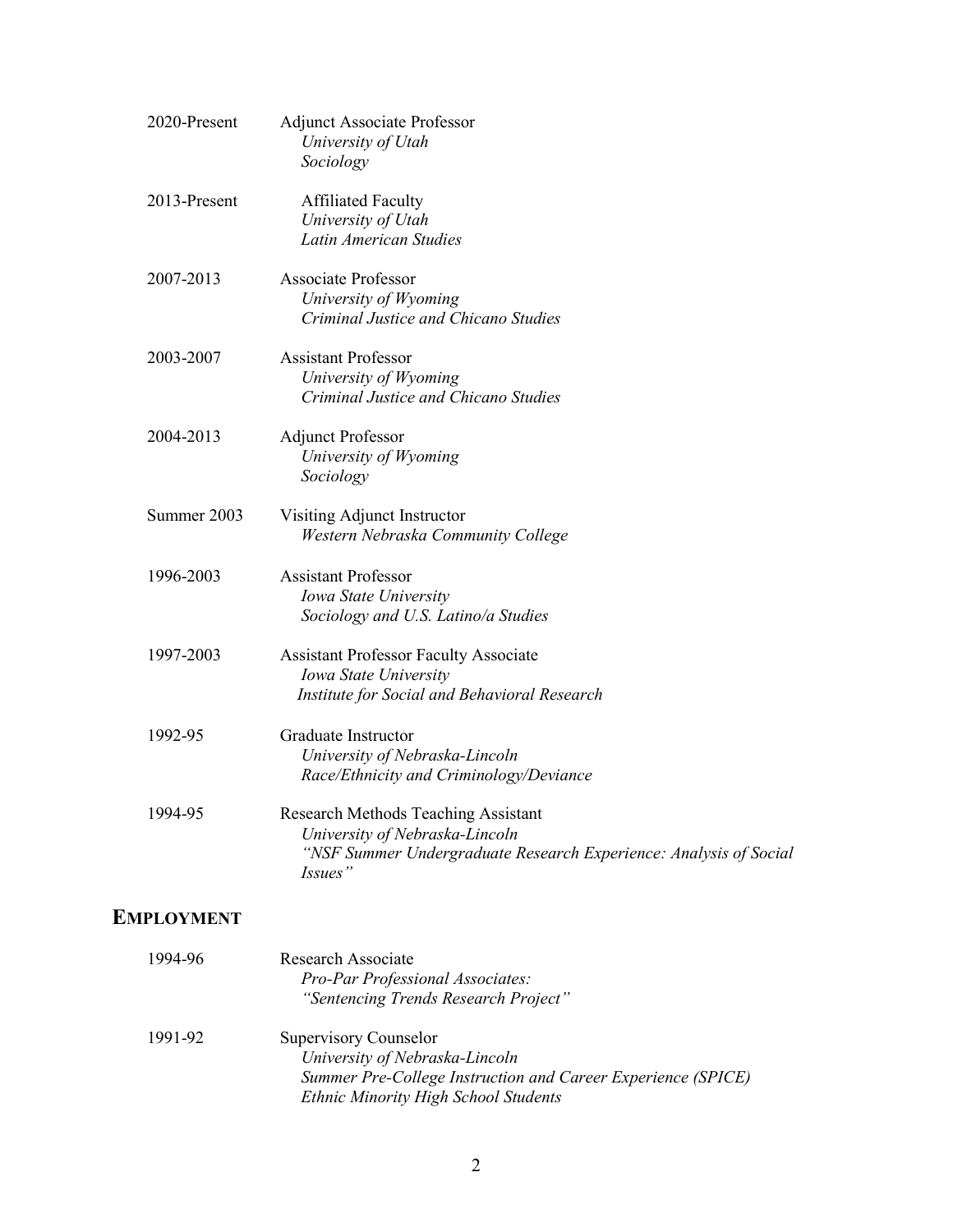| 1988-90 | Counselor<br>University of Nebraska-Lincoln<br>Summer Pre-College Instruction and Career Experience (SPICE)<br>Ethnic Minority High School Students |
|---------|-----------------------------------------------------------------------------------------------------------------------------------------------------|
| 1991    | Residence Counselor<br>University of Nebraska-Lincoln<br><b>Upward Bound Program</b><br><b>High School Students</b>                                 |
| 1988    | Research Assistant under Professor Suzanne Ortega<br>University of Nebraska-Lincoln<br><b>Ethnic Minority Elderly Health Issues</b>                 |

## **AREAS OF SPECIALIZATION**

| Latinx/Chicanx Studies               | Social Science Research Methods |
|--------------------------------------|---------------------------------|
| Ethnic Studies                       | Criminology/Deviance            |
| Latin $\omega$ Sociology/Criminology | Globalization/Transnationalism  |

## **TEACHING EXPERIENCE**

Courses Taught Ethnic Studies 1800: Issues in Ethnic Studies Ethnic Studies 2500: Introduction to Ethnic Studies (Community Engaged Learning) Ethnic Studies 2510: Diversity Scholars, Intro to Ethnic Studies (Community Engaged Learning) Ethnic Studies 2560: Chican@ & Latin@ Experiences (Community Engaged Learning) Ethnic Studies 3365: Ethnic Minorities in America (Collaborative Online International Learning) Ethnic Studies/Sociology 5300: U.S. Latino Diaspora Ethnic Studies/Sociology 5663: Social Inequality, Crime, Criminal Justice, & the Law (Community Engaged Learning) Ethnic Studies 5900: Interdisciplinary Research Methods in Ethnic Studies Chicana/o Studies 1030: Social Justice in the 21st Century (Community Engaged Learning) Chicana/o Studies 1100: Introduction to Chicano Studies Chicana/o Studies/History/Geography 2370: Chicano History, Origins to 1900 Chicana/o Studies 3800: Chicanas/os in Contemporary Society (Community Engaged Learning) Chicana/o Studies/History/International Studies 4485: U.S. Latino Diaspora (Learning Abroad) Criminal Justice/Sociology 2400: Criminology Criminal Justice/Sociology 4270/Chicano Studies 4990: Discrimination and the Law Criminal Justice 4280: Comparative Criminal Justice Criminal Justice 4860: Social Inequality, Crime, Criminal Justice, & the Law Criminal Justice/Chicano Studies 4990: Transnationalism and Crime (Learning Abroad) Sociology 330: Ethnic and Race Relations Sociology 332: The Latino/a Experience in United States Society Sociology 431: Chicanos/as in Contemporary Society Sociology 529: Racial and Ethnic Inequality Sociology 513: Qualitative Research Methods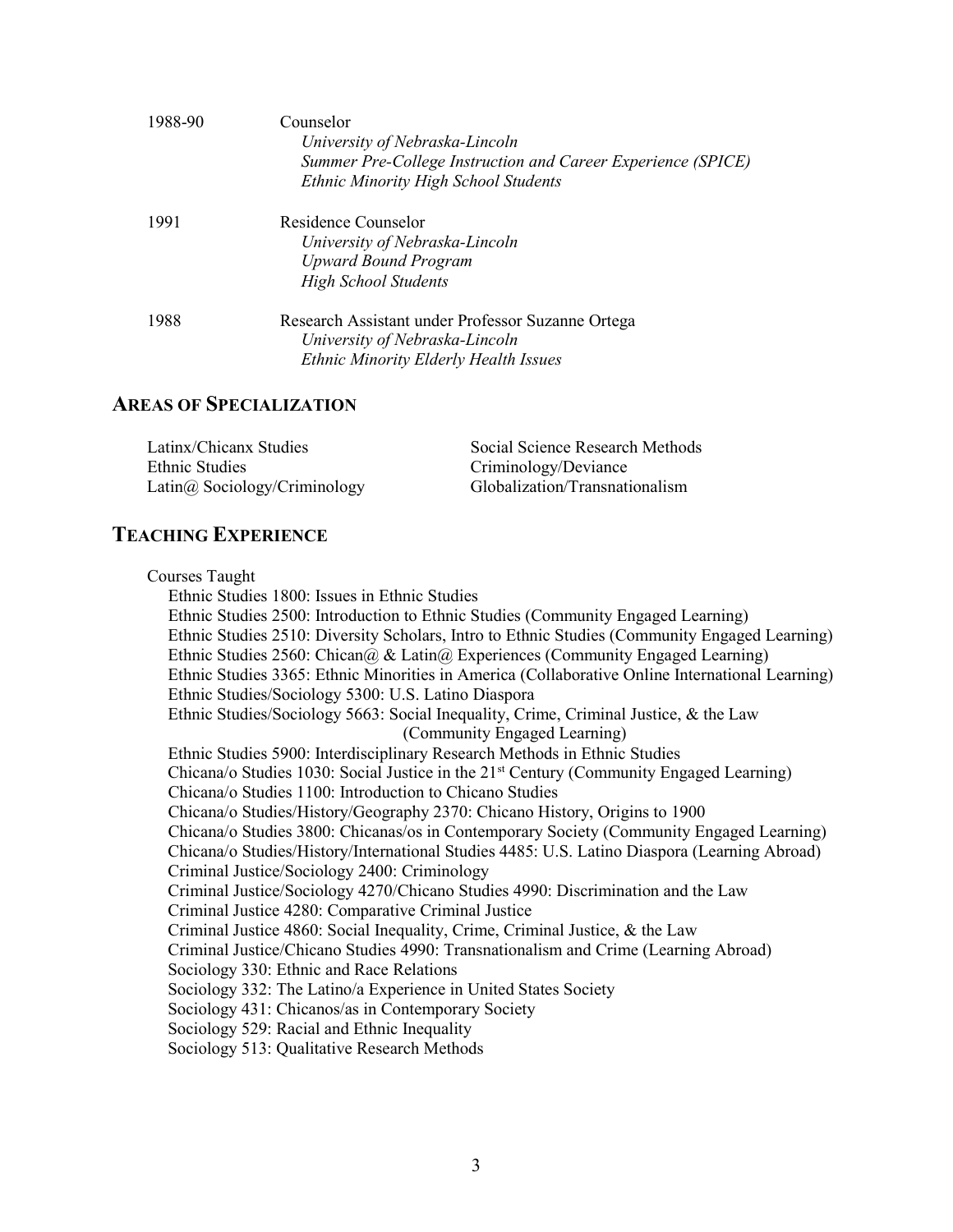## **PUBLICATIONS**

Refereed

- Muñoz, Ed. A., Rebecca Y. Owen, Moisés Próspero, and Daniel E. Adkins. 2022. "Diversion and Restorative Justice: Salt Lake Peer Court Disrupting Disproportionate Minority Contact?" *Sociology of Race and Ethnicity*.<https://doi.org/10.1177/23326492221078860>
- Muñoz, Ed A. 2021. '"Why Not Nuevo Mexicano Studies?': Interrogating Latinidades in the Intermountain West, 1528 - 2020." *Genealogy.* 5(3): 68. (Open access at *[https://www.mdpi.com/2313-5778/5/3/68/htm\)](https://www.mdpi.com/2313-5778/5/3/68/htm).*
- Muñoz, Ed A., Greg S. Weaver, and Martín Echeverría Victoria. 2013. "Historical Mexican Emigration and Its Association with Crime in Mexico." *The International Journal of Contemporary Sociology.* 50(1): 133-149.
- Muñoz, Ed A., Angela M. Jaime, Deborah L. McGriff, and Adrian H. Molina. 2012. "Assessment of Student Learning: Estudios Chicana/o Cultivating Critical Cultural Thinking." *Teaching Sociology.* 40(1): 34-49.
- Holmes, Malcolm D., Brad W. Smith, Adrienne B. Freng, and Ed A. Munoz, 2008. "Minority Threat, Crime Control and Police Resource Allocation in the Southwestern United States." *Crime and Delinquency*. 54(1): 128-152.
- Muñoz, Ed A. and Adrienne B. Freng. 2007. "Age, Racial/Ethnic Minority Status, Gender and Misdemeanor Sentencing." *Journal of Ethnicity in Criminal Justice*. 5(4): 29-57.
- Yoder, Kevin A., Ed A. Muñoz, Les B. Whitbeck, Dan R. Hoyt, and Barbara J. McMorris. 2005. "Arrests Among Homeless and Runaway Youth: The Effects of Race and Gender." *Journal of Crime and Justice*. 28(1): 35-58.
- Muñoz, Ed A., Barbara J. McMorris, and Matt DeLisi. 2004. "Misdemeanor Criminal Justice: Contextualizing Effects of Latino Ethnicity, Gender, and Immigrant Status." *Race, Gender & Class*. 11(4): 112-134.
- Muñoz, Ed A. and Stephen G. Sapp. 2003. "Racial/Ethnic Misdemeanor Sentencing Disparities: Additional Evidence for Contextual Discrimination." *Journal of Ethnicity in Criminal Justice*.  $1(2): 27-46.$
- DeLisi, Matt and Ed A. Muñoz. 2003. "Future Dangerousness Revisited." *Criminal Justice Policy Review*. 14(3): 287-305.
- Muñoz, Ed A. and Barbara J. McMorris. 2002. "Misdemeanor Sentencing Decisions: The Cost of Being Native American." *The Justice Professional*. 15(3): 239-259.
- Muñoz, Ed A. and Melissa R. Martinez. 2001. "Latinas and Criminal Sentencing: An Exploratory Analysis." *Voces: A Journal of Chicana/Latina Studies*. 3(1,2): 150-176.
- Muñoz, Ed A. and David A. Lopez. 2000. "Latino/a Substance Abuse/Dependency: Effects of Assimilation?" *Latino Studies Journal*. 11(1): 50-69.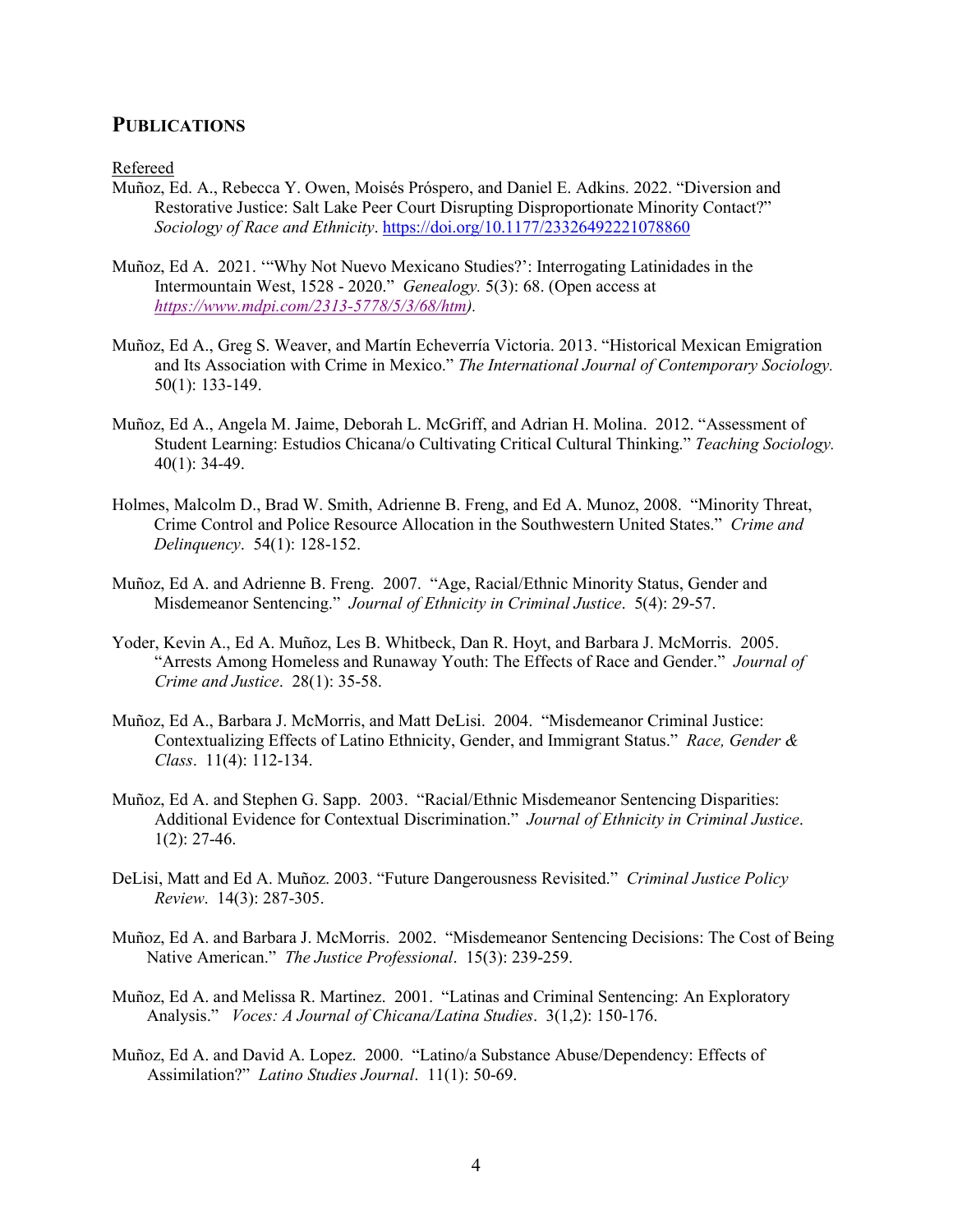- Muñoz, Ed A. 2000. "Latino Sentencing Disposition, 1987-1991: An Empirical Assessment of 'Gringo Justice'." *The Justice Professional*. Special Issue on Latinos/as and the U.S. Criminal Justice System. 13: 19-48.
- Muñoz, Ed A., Dave Lopez, and Eric Stewart. 1998. "Misdemeanor Sentencing Decisions: The Cumulative Disadvantage Effects of 'Gringo Justice'." *Hispanic Journal of Behavioral Sciences*. 20(30): 298-319.
- Muñoz, Ed A. and Suzanne Ortega. 1997. "Regional Socioeconomic and Sociocultural Differences Among U.S. Latinos: The Effects of Historical and Contemporary Latino Immigration/Migration Streams." *Great Plains Research*. 7(2): 289-314.

#### Referred Proceedings

Muñoz, Ed A. 2009. *Chican@ Critical Perspectives and Praxis at the Turn of the 21st Century: Selected Papers from the 2002, 2003, & 2004 NACCS Proceedings*. Editor. National Association for Chicana and Chicano Studies.

#### Book Chapters

- Muñoz, Ed A. and Francisco A. Rios. 2012. "Mexican American Studies/Chicana/o Studies." Vol. 3, Pp. 1471-1475. In, *Encyclopedia of Diversity in Education*. James A. Banks, (Ed.). Thousand Oaks, CA: Sage Publications, Inc.
- Muñoz, Ed A. 2009. "Introduction." Pp. 4 9. In, *Chican@ Critical Perspectives and Praxis at the Turn of the 21st Century: Selected Papers from the 2002, 2003, & 2004 NACCS Proceedings*. Ed A. Muñoz, (Ed.) National Association for Chicana and Chicano Studies.
- Muñoz, Ed A. 2009. "Gringo Justice." Pp. 326 329. In, *Encyclopedia of Race and Crime*. Helen Taylor Greene and Shaun L. Gabbidon, (Eds.). Thousand Oaks, CA: Sage Publications, Inc.
- Muñoz, Ed A. and Casey Watkins. 2009. "Sentencing Disparities, Latina/o/s." Pp. 736 739. In, *Encyclopedia of Race and Crime*. Helen Taylor Greene and Shaun L. Gabbidon, (Eds.). Thousand Oaks, CA: Sage Publications, Inc.
- Muñoz, Ed A. 2008. "Wyoming." Pp. 883 895. In, *Latino America: A State by State Encyclopedia*. Vol. 2: Montana – Wyoming. Mark Overmyer-Velazquez, (Ed.). Westport: Greenwood Press.
- Muñoz, Ed A, Catherine Lillehoj Goldberg, and Martha Dettman. 2005. "Substance Use Prevention: An Iowa Mexican Im/migrant Family Perspective." Pp. 341-355. In, *Cocktails and Dreams: An Interpretive Perspective on Drug Abuse*. Wilson R. Palacios, (Ed.). Upper Saddle River, NJ: Prentice Hall.
- DeLisi, Matt and Ed A. Muñoz. 2004. "Future Dangerousness Revisited." Edited Article Reprint. Pp. 93 – 99. In, *Capital Punishment in America: A Balanced Examination*. Evan J. Mandery, (Ed.). Sudbury, MA: Jones & Bartlett Publishers, Inc.
- Muñoz, Ed A., Catherine Lillehoj Goldberg, Delfino Vargas-Chanes. 2002. "Iowa Latino Im/migrant Families: Negotiating an Optimal Level of Cultural Assimilation." In, *Illusions of Borders: The National Presence of Mexicanos in the U.S.* Gilberto García and Jerry García, (Eds.). Pp. 59-79. Dubuque, IA: Kendall/Hunt Publishing Company.

#### Museum Exhibits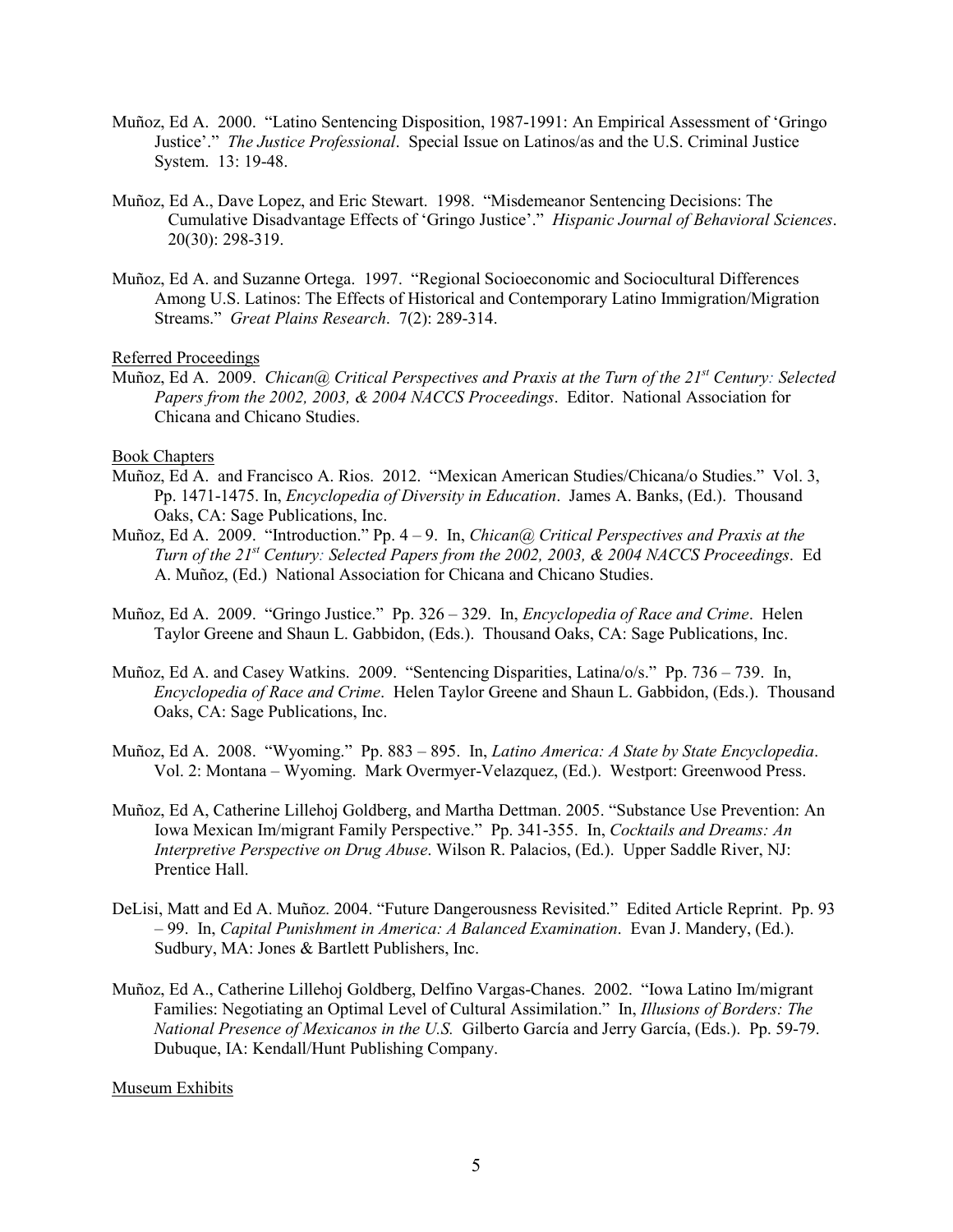- Muñoz, Ed A., Manny Vigil, and Heyward Schrock. 2011 (Spring). "Construyendo Latinidad: The Hispanic Mexican Influence in Wyoming,  $17<sup>th</sup> - 21<sup>st</sup>$  Century." Traveling Exhibit of the Wyoming State Museum and Archives. State Historical Museum Exhibition, Cheyenne, Wyoming.
- Muñoz, Ed A., Manny Vigil, and Heyward Schrock. 2007 (Spring). "Construyendo Latinidad: The Hispanic Mexican Influence in Wyoming,  $17<sup>th</sup> - 21<sup>st</sup>$  Century." Traveling Exhibit of the Wyoming State Museum and Archives. Carbon County Museum Exhibition, Rawlins, Wyoming.
- Muñoz, Ed A., Manny Vigil, and Heyward Schrock. 2007 (Winter). "Construyendo Latinidad: The Hispanic Mexican Influence in Wyoming,  $17<sup>th</sup> - 21<sup>st</sup>$  Century." Traveling Exhibit of the Wyoming State Museum and Archives. University of Wyoming Martin Luther King, Jr. Days of Dialogue Exhibition, Laramie, Wyoming.
- Muñoz, Ed A., Manny Vigil, and Heyward Schrock. 2007 (Winter). "Construyendo Latinidad: The Hispanic Mexican Influence in Wyoming,  $17<sup>th</sup> - 21<sup>st</sup>$  Century." Traveling Exhibit of the Wyoming State Museum and Archives. Albany County Library Exhibition, Laramie, Wyoming.
- Muñoz, Ed A., Manny Vigil, and Heyward Schrock. 2006 (Fall). "Construyendo Latinidad: The Hispanic Mexican Influence in Wyoming,  $17<sup>th</sup> - 21<sup>st</sup>$  Century." Traveling Exhibit of the Wyoming State Museum and Archives. University of Wyoming Debut Exhibition, Laramie, Wyoming.

#### Reports

- Muñoz, Ed A., Rebecca Y. Owen, Moisés Próspero. 2021. "Salt Lake Peer Court: The Importance of Volunteers' Motivations and Training for Program Success." University of Utah Community Based Research Grant Program.
- Rios, Francisco A., Ed A. Muñoz, and Carmelita Castañeda. 2007. *Latinos in the Diaspora: Education in Rural Settings*. Conference Report. USA Funds.
- Greater Des Moines Community Foundation. 2000. Advisory/Work Group Member. *Snapshot in Time (Una Foto Actual de la Comunidad Latina): A Clear View of the Importance, Value, and Impacts of the Latino Population in Central Iowa*. Abridged Bilingual Edition. Greater Des Moines Community Foundation: Des Moines, Iowa.
- Greater Des Moines Community Foundation. 2000. Advisory/Work Group Member. *Snapshot in Time Close-Up: A Detailed Look of the Importance, Value, and Impacts of the Latino Population in Central Iowa*. Unabridged Edition. Greater Des Moines Community Foundation: Des Moines, Iowa.
- Muñoz, Ed A. 1999. *Racial Disparities in Imprisonment Rates in Nebraska: A Case Study of Panhandle County*. JSRI Research Report No. 22. Julian Samora Research Institute, Michigan State University, East Lansing.
- Siedschlaw, Kurt D., Daryl Kelley, and Ed Muñoz. 1995. *Hispanics in the Nebraska Justice System*. Report prepared for The Nebraska Mexican-American Commission. Lincoln, Nebraska.

#### Book Reviews

Muñoz, Ed A. 2013. "Gang Life in Two Cities: An Insider's Journey, By Robert J. Durán." For, Thoughts about Books: Occasional Essays Inspired by Provocative Reading. *The Criminologist: The Official Newsletter of the American Society of Criminology.* 38(6): 52-55.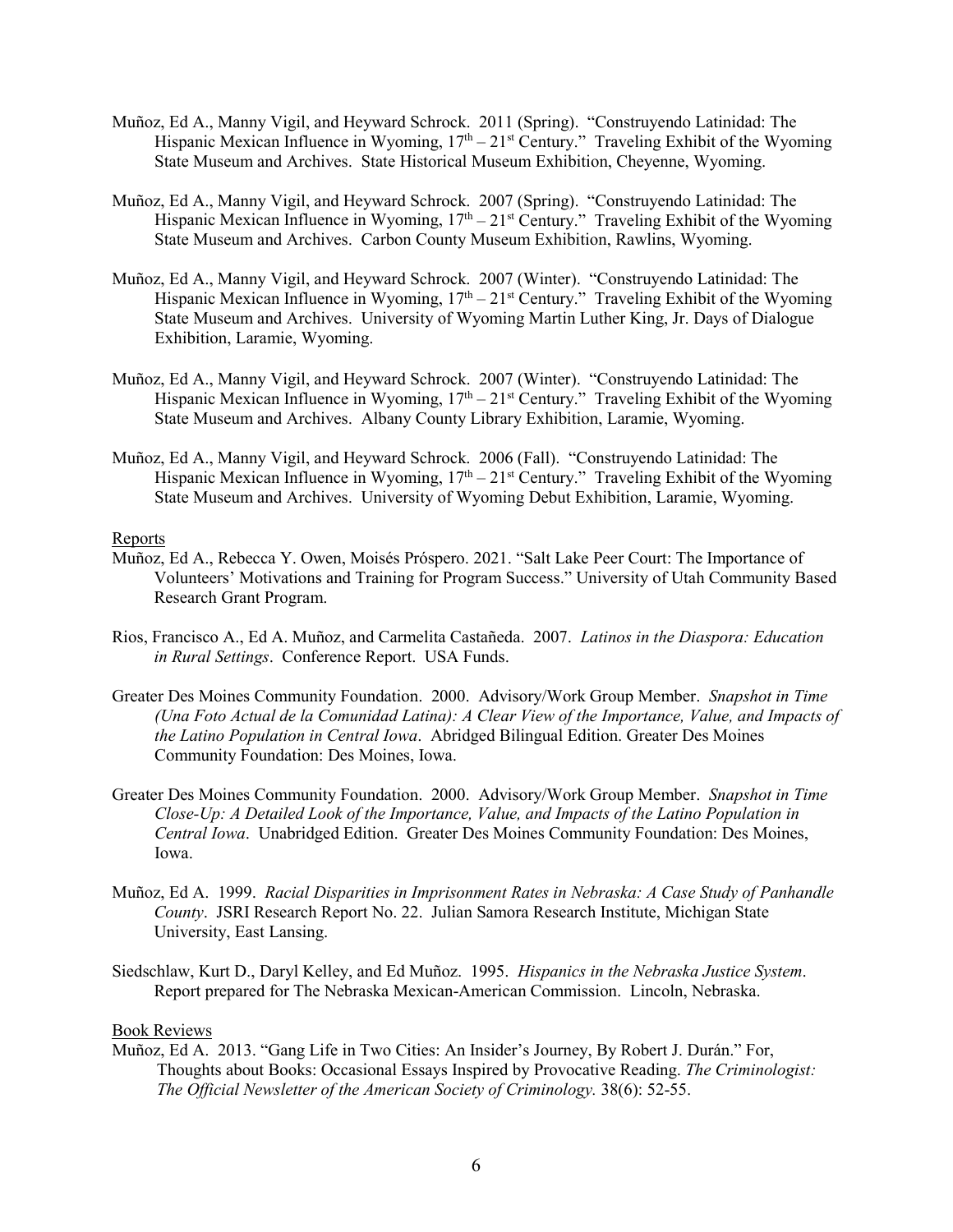- Muñoz, Ed A. 2012. "Tierra y Libertad: Land, Liberty, and Latino Housing." *Race and Justice: An International Journal*. 2(4): 392-395.
- Muñoz, Ed A. 2011. "No Place to Hide: Gang, State, and Clandestine Violence in El Salvador." *International Criminal Justice Review*. 21(3):315-316.
- Muñoz, Ed A. 2004. "Understanding Latino Delinquency." *Journal of Ethnicity in Criminal Justice*. 2(3): 111-114.
- Muñoz, Ed A. 2004. "Latino Homicide: Immigration, Violence, and Community." *Homicide Studies*. 8(1): 61-65.
- Muñoz, Ed A. 1999. "Mexican American in the 1990's: Politics, Policies, and Perceptions." *Great Plains Quarterly*. 19(4): 315.

#### **Other**

- Muñoz, Ed A. and Rebecca Y. Owen. 2022. "Diversion and Restorative Justice: Salt Lake Peer Court Disrupting Disproportionate Minority Contact?" Latina/o/x Criminology "Hot Off the Press" Essay. [https://www.latcrim.org/hot-off-the-press/diversion-and-restorative-justice-salt-lake-peer-court](https://www.latcrim.org/hot-off-the-press/diversion-and-restorative-justice-salt-lake-peer-court-disrupting-disproportionate-minority-contact)[disrupting-disproportionate-minority-contact.](https://www.latcrim.org/hot-off-the-press/diversion-and-restorative-justice-salt-lake-peer-court-disrupting-disproportionate-minority-contact)
- Muñoz, Ed A. 2014. "U Kicks Off MLK Week with Sybrina Fulton, Mother of Trayvon Martin." Interview with Andrea Smardon, KUER Public Radio. January 15, Salt Lake City, UT. <http://kuer.org/post/u-kicks-mlk-week-sybrina-fulton-mother-trayvon-martin>
- Muñoz, Ed A. 2014. "Martin Luther King, Jr. Celebration." Interview with Glenn Willey, ABC Utah Channel 4 News. January 15, Salt Lake City, UT[. http://www.4utah.com/story/mlk](http://www.4utah.com/story/mlk-week/d/story/jyaX3SCTKEeqD-KzXe8Q6Q)[week/d/story/jyaX3SCTKEeqD-KzXe8Q6Q](http://www.4utah.com/story/mlk-week/d/story/jyaX3SCTKEeqD-KzXe8Q6Q)
- Muñoz, Ed A and Neelam Chand. 2014. "Martin Luther King, Jr. Celebration." Interview with Nadia Crow, ABC Utah Channel 4 News. January 7, Salt Lake City, UT. [http://www.4utah.com/story/travyon-martins-mother-to-speak-at-u-of-u-mlk](http://www.4utah.com/story/travyon-martins-mother-to-speak-at-u-of-u-mlk-cele/d/story/aiSWXaeiG0e8obDRf9FAxg)[cele/d/story/aiSWXaeiG0e8obDRf9FAxg](http://www.4utah.com/story/travyon-martins-mother-to-speak-at-u-of-u-mlk-cele/d/story/aiSWXaeiG0e8obDRf9FAxg)
- Muñoz, Ed A. 2009. "PowerPoint Supplemental Instructional Slides." For, *Race, Ethnicity, Gender, and Class: The Sociology of Group Conflict and Change, Fifth Edition*, by Joseph F. Healey. Thousand Oaks, CA: Pine Forge Press.
- Muñoz, Ed A. 2006. "Latino History in Wyoming:" Interview with Kristin Espeland, Wyoming Public Radio News. June 16, Laramie, Wyoming. [http://publicbroadcasting.net/wpr/news.newsmain?action=article&ARTICLE\\_ID=929457.](http://publicbroadcasting.net/wpr/news.newsmain?action=article&ARTICLE_ID=929457)
- Muñoz, Ed A. 2006. "Semana Primavera." Interview with Ali Grossman for Wyoming Signatures. Wyoming Public Television. April, 29. Laramie, Wyoming.
- Muñoz, Ed A. and Kiersti A. Wilen. 2005. "PowerPoint Supplemental Instructional Slides." For, *Race, Ethnicity, Gender, and Class: The Sociology of Group Conflict and Change, Fourth Edition*, by Joseph F. Healey. Thousand Oaks, CA: Pine Forge Press.
- DeLisi, Matt and Ed A. Munoz. 2004. "The Irrelevant Future Machinations of Human Predators: Response to Cunningham, Sorensen, and Reidy." *Criminal Justice Policy Review*. 15(3): 377-384.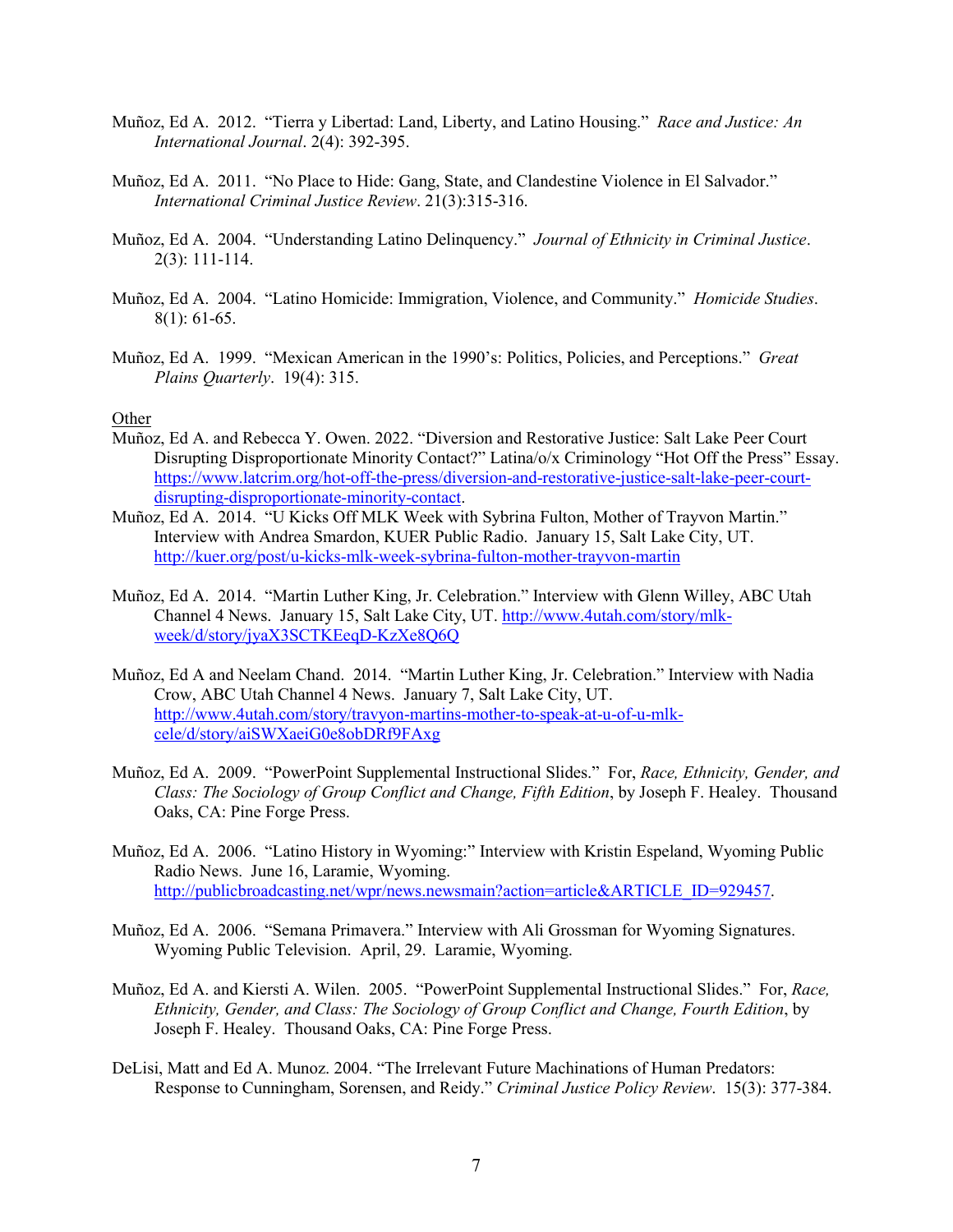- Muñoz, Ed A. 2003. Instructors' Manual Contributor. *Diversity and Society: Race, Ethnicity, and Gender*, by Joseph F Healey. Thousand Oaks, CA: Pine Forge Press.
- Muñoz, Ed A. 2003. "PowerPoint Supplemental Instructional Slides." For, *Diversity and Society: Race, Ethnicity, and Gender*, by Joseph F. Healey. Thousand Oaks, CA: Pine Forge Press.
- Muñoz, Ed A. and Marla A. Perry. 2002. "PowerPoint Supplemental Instructional Slides." For, *Race, Ethnicity, Gender, and Class: The Sociology of Group Conflict and Change, Third Edition*, by Joseph F. Healey. Thousand Oaks, CA: Pine Forge Press.
- Muñoz, Ed A. 1997. Biographical Citation. *Rural Latino Resources: A National Guide*. East Lansing, MI: Julian Samora Research Institute Publications. P. 74.

## **WORKS SUBMITTED FOR REVIEW**

#### Journal Articles

## **WORKS IN PROGRESS**

#### Journal Articles

- Owen, Rebecca Y., Ed A. Muñoz, and Moisés Próspero. "Restorative Justice: Salt Lake Peer Court (Non)Participation and Recidivism to Juvenile Court." *International Journal of Offender Therapy and Comparative Criminology*. Refereed.
- Muñoz, Ed A. and Sarah Orozco. "We are Race Swami!: Cultivating a Critical Cultural Framework through Community Engaged Learning." *Michigan Journal of Community Service Learning.* Refereed.

## **INVITED PRESENTATIONS**

- 2021 "'*Why Not Nuevo Mexicano Studies?': Interrogating Latinidades in the Intermountain West, 1528 – 2020."* Latina/o Studies Program, Penn State University. State College, PA. Via Zoom Teleconferencing, April.
- 2019 *"The Gang Paradox: Inequalities and Miracles on the U.S.-Mexico Border, By Robert J. Durán."* Author Meets Critic Panel Session. American Society of Criminology Annual Conference. San Francisco, CA, November.
- 2018 *"Construyendo Latinidad: The Hispanic Mexican Mestizo Influence in Intermountain West, 1650 – 2005."* Fall Symposium. Department of Sociology, University of Nebraska— Lincoln.
- 2016 *"Faculty as Designers of Student Success: A Symposium on Teaching and Learning."* Invited Panelist, Center for Teaching and Learning, University of Utah, September 2016.
- 2016 *"Restorative Justice: Salt Lake Peer Court Best Practices."* Invited research presentation with Rebecca Owen and Moisés Próspero at the Utah Youth Court Association Conference, Salt Lake City, UT, January, 2016.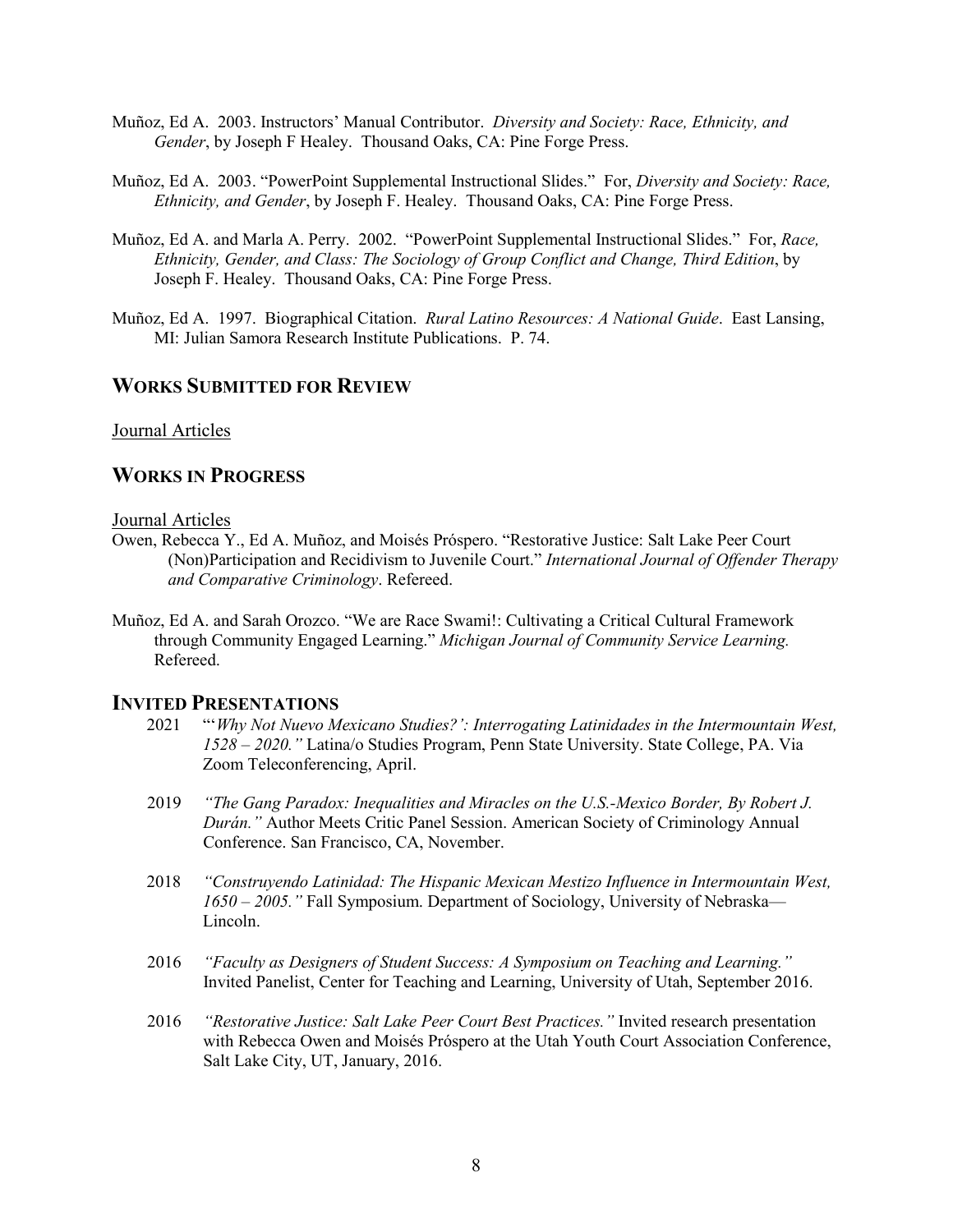- 2014 *"National Perspectives on Immigration Issues,"* Invited Panel Moderator for Where Are We Now? Immigration Policy and Its Impact from a Wyoming and U.S. Perspective. Laramie, WY, September, 2014.
- 2013 *"Gang Life in Two Cities: An Insider's Journey, By Robert J. Durán."* Author Meets Critic Panel Session. American Society of Criminology Annual Conference. Atlanta, GA, November.
- 2013 *"Construyendo Latinidad: One Chicano's Sociological Journey."* Induction Ceremony Keynote for Alpha Kappa Delta International Sociology Honor Society. Department of Sociology, Colorado State University. Fort Collins, CO.
- 2012 PBS' Unnatural Causes, Episode: Becoming American. Invited Guest Commentator. Laramie, WY, February, 2012.
- 2011 *"Immigration Past and Present."* Panelist for Wyoming Humanities Council Gods, Guns, and Google Civility Matters Discussion." Rawlins, WY, August, 2011.
- 2011 *"Construyendo Latinidad: the Hispanic Mexican Influence in Wyoming, 17th 21st Century.* Central Wyoming College Jackson Center and Public Art Initiative. Jackson Hole, WY, July, 2011.
- 2011 *"Latinas/os and Social Justice."* Central Wyoming College Jackson Center and Public Art Initiative. Jackson Hole, WY, July, 2011.
- 2010 *"The Construction of Latinidad in Carbon County."* Carbon County Higher Education Center Power of Place Lecture. Rawlins, WY, March, 2010.
- 2008 *"The History of Immigration Policy and its Impact on Wyoming*." Humanities Forum Speaker. Wyoming Humanities Council. Sundance, Wyoming, March, 2008.
- 2007 *"The History of Immigration Policy and its Impact on Wyoming*." Humanities Forum Speaker. Wyoming Humanities Council. Cheynne, Wyoming, November, 2007.
- 2007 *"The History of Immigration Policy and its Impact on Wyoming*." Humanities Forum Speaker. Wyoming Humanities Council. Big Piney, Wyoming, November, 2007.
- 2007 *"The History of Immigration Policy and its Impact on Wyoming*." Humanities Forum Speaker. Wyoming Humanities Council. Pinedale, Wyoming, November, 2007.
- 2007 *"The History of Immigration Policy and its Impact on Wyoming*." Humanities Forum Speaker. Wyoming Humanities Council. Laramie, Wyoming, October, 2007.
- 2007 *"The History of Immigration Policy and its Impact on Wyoming*." Humanities Forum Speaker. Wyoming Humanities Council. Gillette, Wyoming, February, 2007.
- 2007 *"The History of Immigration Policy and its Impact on Wyoming*." Humanities Forum Speaker. Wyoming Humanities Council. Cheyenne, Wyoming, February, 2007.
- 2005 *"Thoughts on Richard Rodriguez', Hunger of Memory*. Invited Guest Discussion Leader. Ellbogen Center for Teaching and Learning, University of Wyoming, Laramie, Wyoming.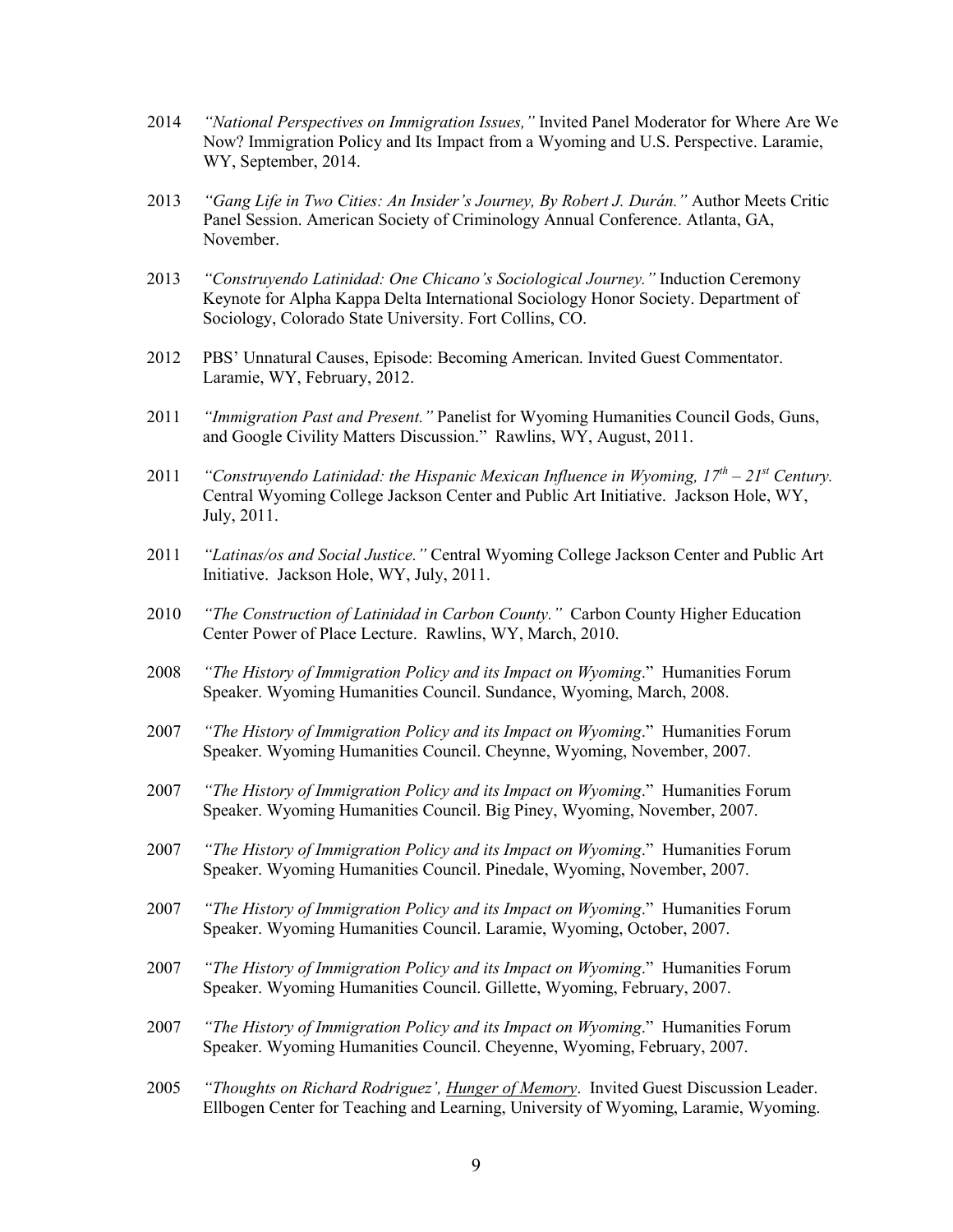- 2003 *"Exploring the Mexican Diaspora: Historical and Contemporary Trends."* Invited Guest Lecturer. "Journey Through Our Heritage: A Month-Long Special Series Highlighting Hispanic Heritage and Influence—Past and Present." Eastern Wyoming Community College. Torrington, Wyoming.
- 2003 *"Latino/a Cultural Identity."* Invited Guest Facilitator. "Latino Youth Leadership Conference." Western Nebraska Community College. Scottsbluff, Nebraska.
- 2001 *"Latino Migration 1900-2000: Cultural and Demographic Diversity."* Invited Guest Lecture, Social Work 361, "Racism and Sexism in American Life." Buena Vista University, Mason City.
- 2001 *"Social Context and Latino Communities: Regional Differences in Acculturation and Integration."* Invited Panelist, La Cumbre 2001: The First LatinO/American Studies Summit of the Great Plains. University of Nebraska-Omaha, Omaha, Nebraska.
- 2001 *"Misdemeanor Crimes and Institutionalized Discrimination: The Deleterious Effects of Drug and Alcohol Stereotypes for Latinos and Native Americans."* Invited Speaker, Cesar Chavez Week Celebration. California State University, Chico, California.
- 2001 *"What's Your Latino/a I.Q.: The Benefits of Latino/a Studies for Career Opportunities."* Invited Speaker, Hispanic High School Student Forum: Planning the Future. Western Nebraska Community College, Scottsbluff, Nebraska.
- 2000 *"Researching Latino Communities: Insider/Outsider Status Revisited."* Invited panelist at the annual People of Color Conference, Lincoln, Nebraska.
- 1999 *"Latinos/as and the Methamphetamine Crisis."* Expert Testimony. U.S. Commission on Civil Rights, Hearings on Immigrants in Iowa, Des Moines, Iowa.
- 1998 "*My Family/Mi Familia."* Group Discussion Facilitator, A New Box of Crayons: Latinos/Latinas in the Americas, Summer Workshop. Briar Cliff College, Sioux City Iowa.
- 1998 "*A Historical Overview of Latino Immigration in the Midwest."* Paper presented for, A New Box of Crayons: Latinos/Latinas in the Americas, Summer Workshop. Briar Cliff College, Sioux City Iowa.
- 1997 *"Rural Latinos and Criminal Sentencing: An Overview."* Paper presented for Department of Sociology, Criminology and Deviance Study Group, and Center for Great Plains Research, University of Nebraska-Lincoln, Nebraska.
- 1997 *"Latino Sentencing Dispositions, 1987-1991: 'Gringo Justice' in the Rural Heartland."* Paper presented for Visiting Scholar Lecture Series, Julian Samora Research Institute, Michigan State University, East Lansing, Michigan.

## **PROFESSIONAL ASSOCIATION MEMBERSHIPS**

The American Sociological Association The National Association for Chicano and Chicana Studies The American Society of Criminology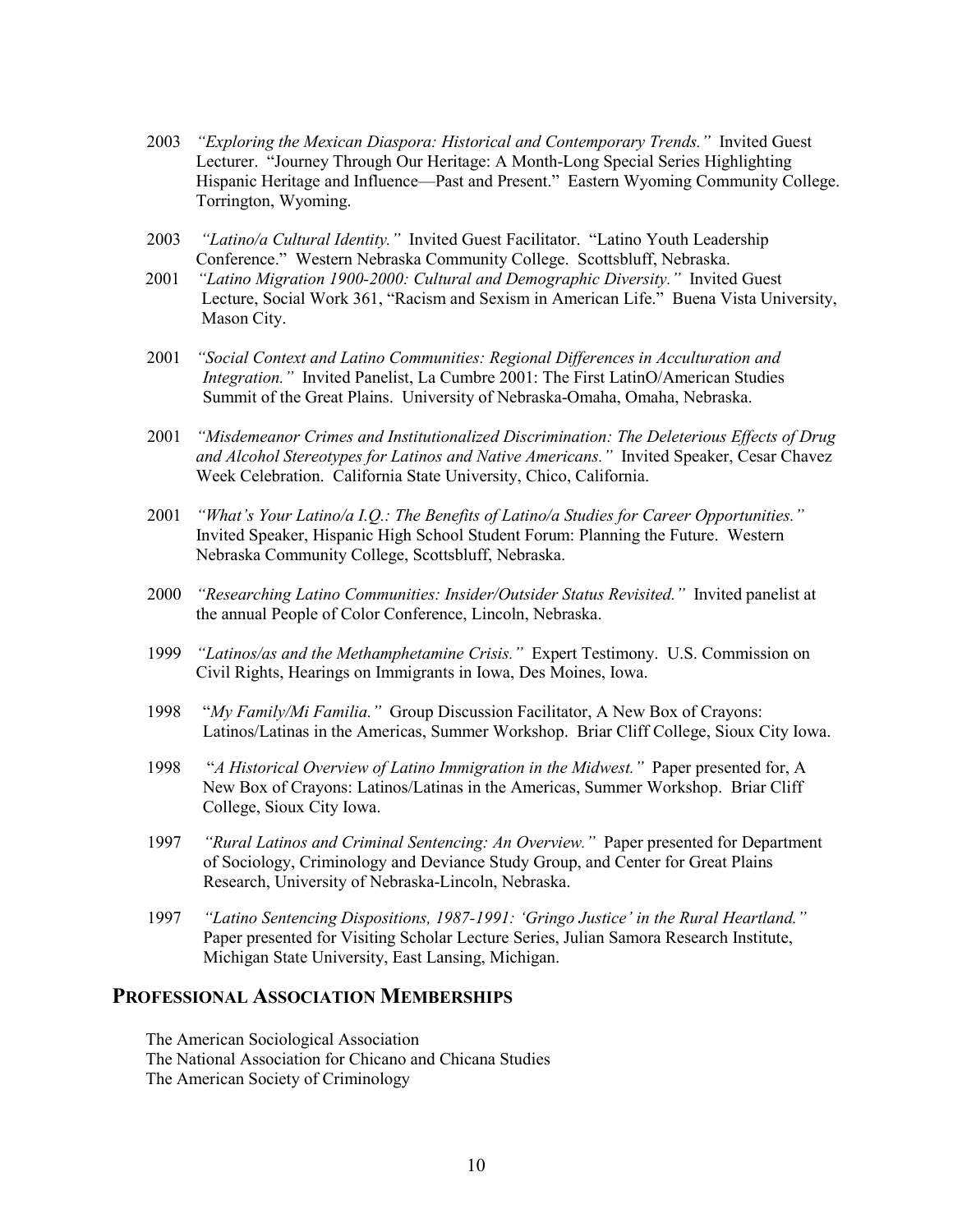#### Participation in Professional Meetings

- 2021 "*Salt Lake Peer Court: The Importance of Volunteers' Motivations and Training for Program Success*." Paper presented with Rebecca Y. Owen and Moisés Próspero at the annual meeting of the American Society of Criminology. Chicago, IL.
- 2021 *"Dominant-Minority Relations in International Context."* Paper presented with Javier Guerrero at the First Latin American COIL Network Conference, Zoom Virtual Presentation.
- 2019 *"Peer Court: The Effects of Offense Severity on Recidivism."* Paper Presented with Rebecca Owen at the annual meeting of the American Society of Criminology, San Francisco, CA.
- 2019 *"Restorative Justice: Salt Lake Peer Court Disrupting the School-to-Prison Pipeline?"* Paper Presented with Rebecca Owen and Moisés Próspero at the annual meeting of the American Sociological Association, New York, NY.
- 2019 *"We are Race Swami!: Cultivating a Critical Cultural Framework through Community Engaged Learning."* Paper presented at the annual meeting of the National Association for Chicana and Chicano Studies, Albuquerque, NM.
- 2017 *"Restorative Justice: Exploring Pillars for Success."* Paper Presented with Rebecca Owen and Moisés Próspero at the annual meeting of the American Society of Criminology, Philadelphia, PA.
- 2016 *"Restorative Justice: Salt Lake Peer Court Recidivism to Juvenile Court."* Paper Presented with Rebecca Owen and Moisés Próspero at the annual meeting of the American Society of Criminology, New Orleans, LA.
- 2015 *"Restorative Justice: Salt Lake Peer Court Best Practices."* Paper Presented with Cathleen Power, Moisés Próspero, and Rebecca Owen at the annual meeting of the American Society of Criminology, Washington, DC.
- 2012 *"Mexico United States Historical Migration Flows and Impact on Crime."* Paper presented with Greg S. Weaver and Martín Echeverría Victoria at the annual meeting of the American Society of Criminology, Chicago, IL.
- 2011 *"Comprehensive Immigration Reform: Latina/o Attidudinal Differences by Class, Gender, Nationality, and Migration Experience."* Paper presented at the annual meeting of the American Sociological Association, Las Vegas, NV.
- 2009 *"Institutional Goals, Programs, and Community Based Scholarship."* Paper presented at the annual meeting of the National Association for Chicana and Chicano Studies, New Brunswick, NJ.
- 2008 *"Immigration Politics and Policies: Differing Perceptions and Attitudes by Latino Ethnicity, Nationality, and Migration Status."* Paper presented with Adriana Magaña at the annual meeting of the National Association for Chicana and Chicano Studies, Austin, TX.
- 2007 *"Assessing Chican@ Studies Student Learning."* Paper presented with Adrian Molina at the annual meeting of the National Association for Chicana and Chicano Studies, San Jose, CA.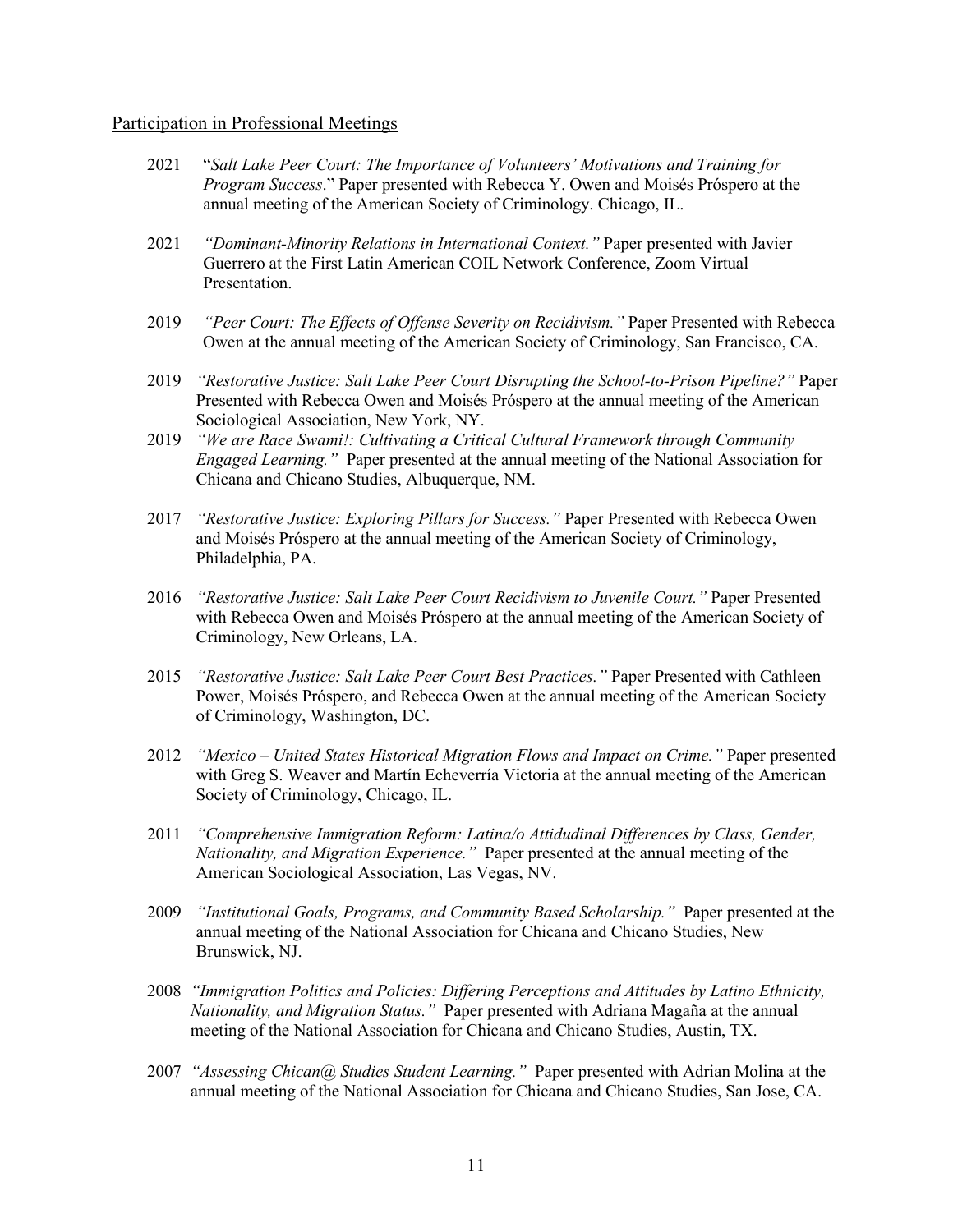- 2005 *"Taking a Look: Assessment Guidelines for UW Chicana/o Studies Program."* Paper presented with Carmelita Castañeda at the annual meeting of the National Association for Chicana and Chicano Studies, Miami, FL.
- 2005 *"The Laramie Lincoln Community Center: A Site for Social Justice Praxis."* Paper presented with Samantha Bowman, Molly Humphrey, and Sabrina Mendez at the annual meeting of the Mathhew Shepard Symposium for Social Justice, Laramie, WY.
- 2005 *"Activism in the Classroom?: Service Learning at UW as Model and Challenge.."* Paper presented with Elizabeth Jennings, Roy Malcolm (Jed) Porter, Jr., and Rhoda M. Schantz at the annual meeting of the Mathhew Shepard Symposium for Social Justice, Laramie, WY.
- 2004 *"Minority Threat, Crime Control, and Police Resource Allocation in the Southwestern United States."* Paper presented with Malcolm D. Holmes, Brad W. Smith, and Adrienne Freng at the annual meeting of the American Society of Criminology, Nashville, TN.
- 2004 *"Age, Indigenous Ethnicity, and Misdemeanor Criminal Justice."* Paper presented with Adrienne B. Freng at the annual meeting of the Law and Society Association, Chicago, Illinois.
- 2003 *"Chicanos in Vietnam: La Experiencia Nebrasqueño."* Paper presented with Eddie Diaz for the annual meeting of the National Association for Chicana and Chicano Studies, Los Angeles, California.
- 2001 *"Perceptions of Substance Use and Substance Use Prevention Programming: An Iowa Immigrant Latino Family Perspective."* Paper presented with Martha Dettman, Catherine Lillehoj Goldberg, and Delfino Vargas-Chanes at the annual meeting of the American Society of Criminology, Atlanta, Georgia.
- 2001 *"Iowa Latino Im/migrant Families: Negotiating an Optimal Level of Cultural Assimilation."* Paper presented with Cathy Lillehoj Goldberg, Delfino Vargas-Chanes, and Marvin Rodas at the annual meeting of the National Association of Chicana and Chicano Studies, Tucson, Arizona.
- 2000 *"Assimilation and Generational Conflict among Immigrant Latino Families in Iowa."* Paper presented with Cathy Lillehoj Goldberg, Delfino Vargas-Chanes, and Robert Perkins at the annual meeting of the Northern Great Plains Historical Conference, Mankato, Minnesota.
- 2000 *"Misdemeanor Sentencing: The Cost of Being Native American and Male."* Paper presented with Barbara McMorris and Khaliah Beal at the annual meeting of the American Society of Criminology, San Francisco, California.
- 2000 *"Latino Family Theory and Research: The Continuing Debate on Assimilation."* Paper presented with Cathy Lillehoj Goldberg and Delfino Vargas-Chanes at the annual meeting of the National Association for Chicana and Chicano Studies, Portland, Oregon.
- 1999 "*Misdemeanor Sentencing: Contextualizing Effects of Latino Ethnicity, Gender, and County"* Paper presented with Melissa Martinez and Barbara McMorris at the annual meeting of the American Society of Criminology, Toronto, Canada.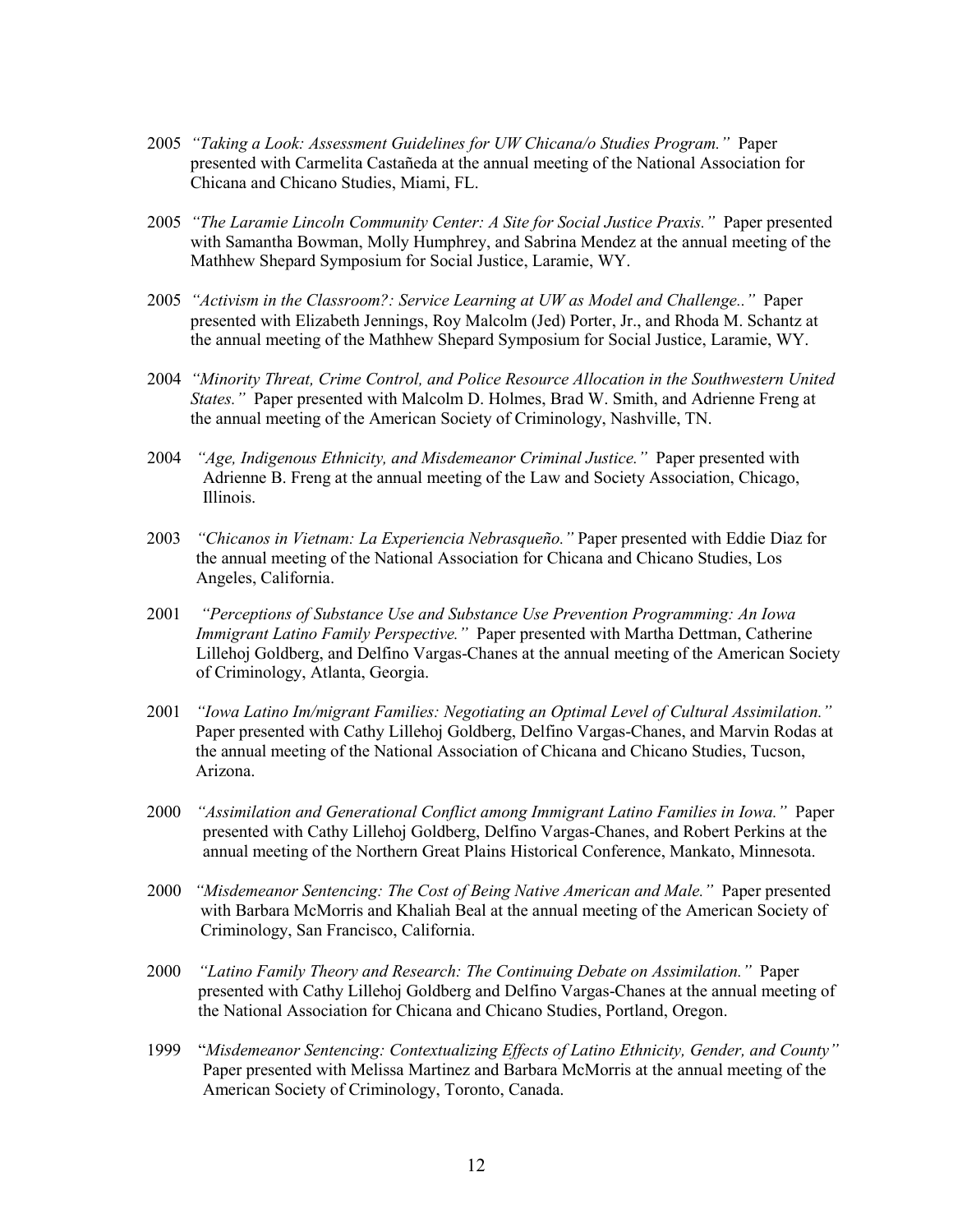- 1998 *"Predictors of Latino Substance Abuse in Nebraska,"* Paper presented with David A. Lopez for the annual meeting of the American Society of Criminology, Washington D.C.
- 1998 *"Chicanas and Misdemeanor Sentencing Decisions: An Exploratory Analysis,"* Paper presented with Melissa Martinez for the annual Midwest Foco meeting of the National Association for Chicana and Chicano Studies, University of Northern Illinois, DeKalb, Illinois.
- 1998 *"Enforcement and Punishment of Felony Narcotics Laws: Chicanos as Institutional Targets?"* Paper presented at the annual meeting of the National Association of Chicana and Chicano Studies, Mexico City, Mexico.
- 1998 *"Rural White and Non-White Perceived Barriers to Substance Abuse Treatment,"* Paper presented with Suzanne T. Ortega and H. Jay Corzine for the annual symposium of the Center for Great Plains Research, University of Nebraska-Lincoln, Lincoln, Nebraska.
- 1997 *"Latino Misdemeanor Sentencing Decisions: The Cumulative Disadvantage Effects of 'Gringo Justice,'"* Paper presented with Dave Lopez and Eric Stewart at the annual meeting of the American Society of Criminology, San Diego, California.
- 1997 "*Latino Felony Drug Dispositions: The Negative Effects of Drug Courier Stereotypes."* Paper presented at the annual meeting of the National Association for Chicana and Chicano Studies, Sacramento, California.
- 1996 *"Latino Sentencing Dispositions, 1987-1991: An Empirical Assessment of 'Gringo Justice.'"* Paper presented at the annual meeting of the Rural Sociological Society, Des Moines, Iowa.
- 1996 "*Regional Socioeconomic and Cultural Differences Among U.S. Latinos: Outcomes of Historical and Contemporary Immigration/Migration."* Revised paper presented at the annual meeting of the Midwest Sociological Society, Chicago, Illinois.
- 1995 *"The Political Nature of Deviance: The Case of Francisco Renteria."* Paper presented at the annual meeting of the National Association for Chicana and Chicano Studies, Spokane, Washington.
- 1994 "*A Regional Demographic Comparison of Latinos in the U.S."* Paper presented for Latino/a Sociology Refereed Roundtable Session at the annual meeting of the American Sociological Association, Los Angeles, California.
- 1993 *"Simi Valley, California in Nebraska?: Prisoners' Perceptions of Panhandle County Justice."* Paper presented at the annual meeting of the American Society of Criminology, Phoenix, Arizona.
- 1993 *"Racial Disparities in Imprisonment Rates in Nebraska: A Case Study of Panhandle County."* Revised paper presented at the annual meeting of the Midwest Sociological Society, Chicago, Illinois.
- 1993 *"Latinos in the Midwest?: The Origins and Subsequent Development of the Chicano Population in Nebraska."* Paper presented at the annual meeting of the National Association for Chicano Studies, San Jose, California.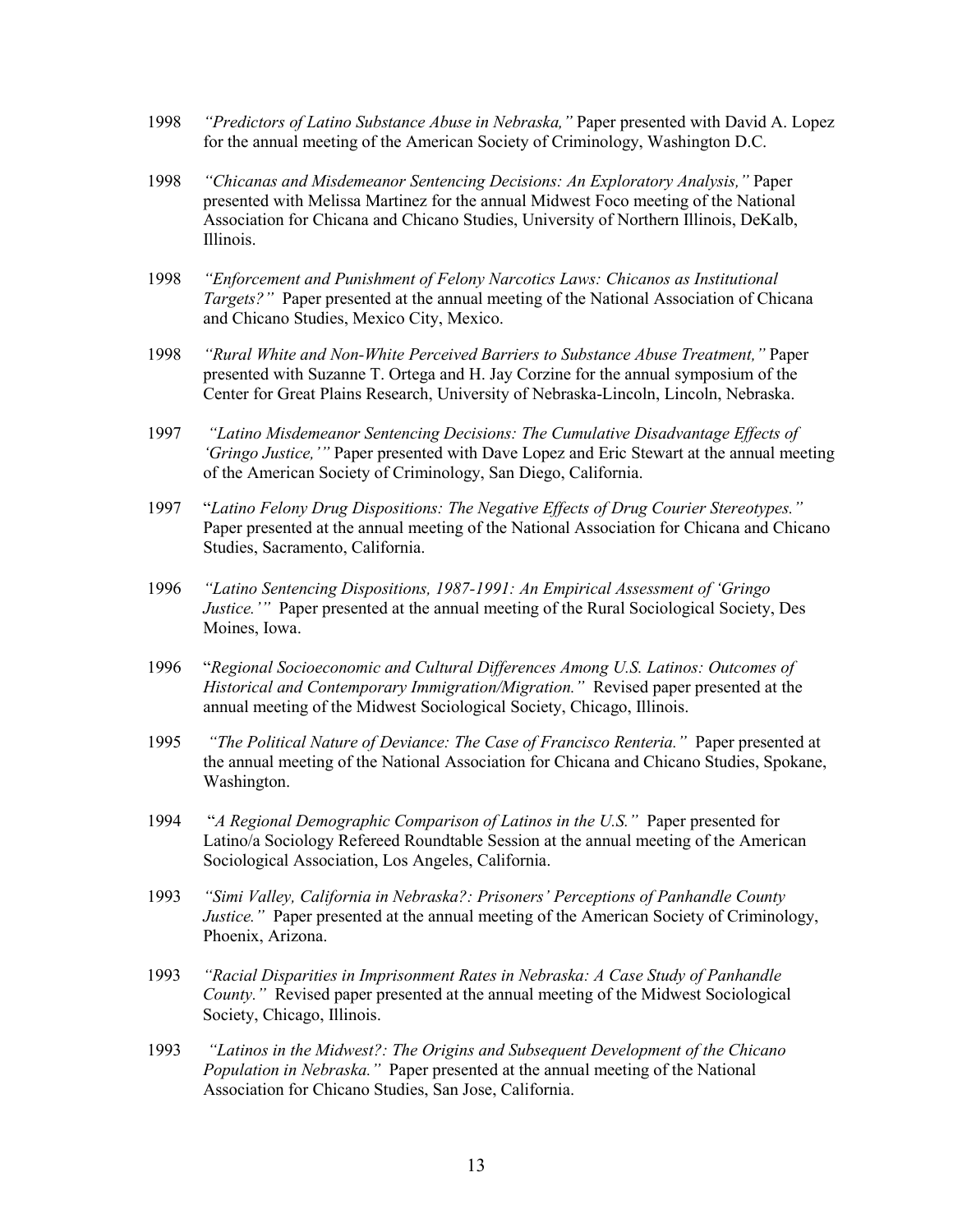- 1992 *"Racial Disparities in Imprisonment Rates in the State of Nebraska: A Case Study of Panhandle County."* Paper presented at the annual meeting of the National Association for Chicano Studies, San Antonio, Texas.
- 1990 "*Reflecciones de Veteranos de la Guerra de Vietnam/Veterans Reflections of the Vietnam War."* Paper presented at Minority Graduate Research Symposium, University of Nebraska, Lincoln, Nebraska.
- 1989 *"Drinking Patterns Among Students at the University of Nebraska-Lincoln."* Paper presented at the annual Nebraska Undergraduate Research Symposium, Kearney State College, Kearney, Nebraska.

### Service

- 2014 24 Associate Editor, *Teaching Sociology.* 
	- 2021 Manuscript Reviewer for *International Journal of Contemporary Sociology.*
	- 2018 NSF Law and Social Sciences (LSS) Program Grant Proposal Reviewer.
	- 2018 External Reviewer Associate Professor Promotion Packet, University of Texas-El Paso.
	- 2018 External Reviewer Associate Professor Promotion Packet, Michigan State University.
	- 2018 Manuscript Reviewer for *Criminology, Criminal Justice, Law & Society.*
	- 2017 Manuscript Reviewer for *Social Problems.*
- 2015 21 Manuscript Reviewer for *Teaching Sociology*.
- 2015 16 Manuscript Reviewer for *Sociology of Race and Ethnicity*.
- 2016 19 Program Committee. Rocky Mountain Foco, National Association for Chicana/o Studies.
	- 2016 Program Committee. Race, Ethnicity, and Justice Sub-Area. American Society of Criminology.
	- 2016 Program Committee. Latina/os Regular Session. American Sociological Association.
- 2014 16 Secretary, National Board, National Association for Chicana and Chicano Studies
	- 2015 Manuscript Reviewer. *Du Bois Review.*
	- 2015 External Reviewer Associate Professor Promotion Packet, Colorado State University.
	- 2014 External Reviewer Associate Professor Promotion Packet, University of Arizona.
	- 2014 Past Chair, Latina/o Sociology Section, American Sociological Association
	- 2013 Chair, Latina/o Sociology Section, American Sociological Association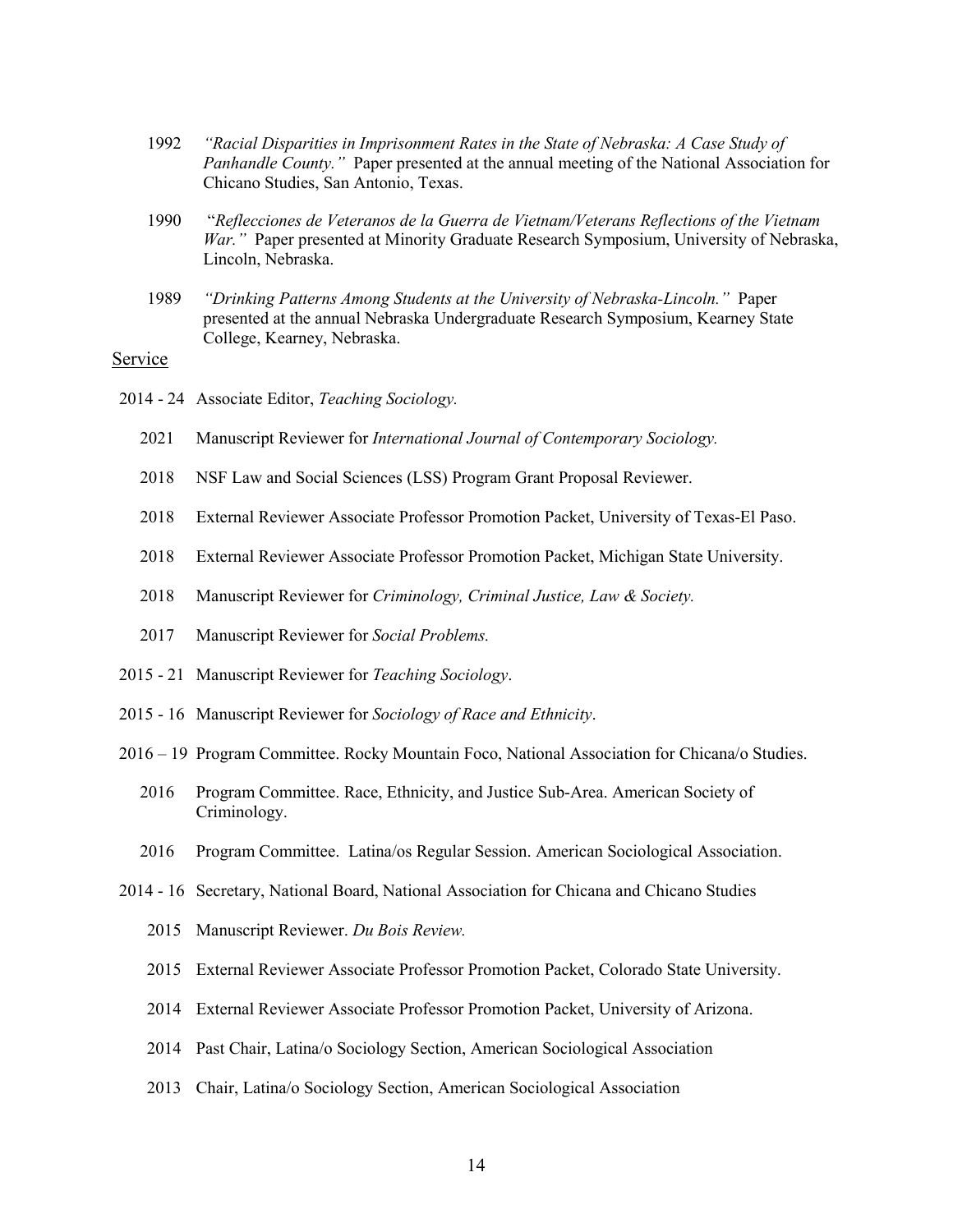- 2012 Chair-Elect, Latina/o Sociology Section, American Sociological Association
- 2012 External Reviewer Associate Professor Promotion Packet, New Mexico State University.
- 2011 Listserv Guidelines Ad Hoc Committee Member, Division on People of Color and Crime, American Society of Criminology.
- 2011 *Punishing Immigrants: Policy, Politics and Injustice*, Book Manuscript review, New York, NY: New York University Press.
- 2011 External Reviewer Associate Professor Promotion Packet, University of Colorado--Colorado Springs.
- 2010 External Reviewer Associate Professor Promotion Packet, University of Redlands.
- 2008 External Reviewer Tenure-Track Mid-Probationary Reappointment, University of Colorado, Colorado Springs.
- 2008 *Mexicanos in Greater Aztlan: From the Pacific Northwest to the New South*, Book Manuscript, East Lansing, MI: Julian Samora Research Institute.
- 2007 Montana State University, Basic Research Grant, "Latino Incorporation into Non-Gateway Areas."
- 2007 Manuscript Reviewer for *Journal of Drug Issues* (2).
- 2007 *Latinos in the United States*, Emma Longstaff and Rogelio Saenz, Book Proposal, Cambridge, England: Polity.
- 2006 Manuscript Reviewer for *Homicide Studies*.
- 2006 Manuscript Reviewer for *Journal of Contemporary Ethnography*.
- 2005 Manuscript Reviewer for *Sociological Perspectives*.
- 05-08 Latina/o Sociology Section Council for American Sociological Association.
- 04-08 Editor, *El Pueblo Unido…: Strength in Unity*. Edited Proceedings of the XXXI Annual Conference for the National Association for Chicana and Chicano Studies. March, 2004, Albuquerque, NM.
- 2004 *"Implementing and Assessing Chicana/o Studies Curricula."* Rocky Mountain FOCO Conference, Chair Organizing Committee, University of Wyoming.
- 2004 *"Chicana/o Studies Program/Department Standardized Assessment Guidelines."* Workshop Panel Organized for the annual meeting of the National Association for Chicana and Chicano Studies, Albuquerque, New Mexico.
- 2003-05 Coordinating Committee Rocky Mountain FOCO Representative for National Association of Chicana and Chicano Studies.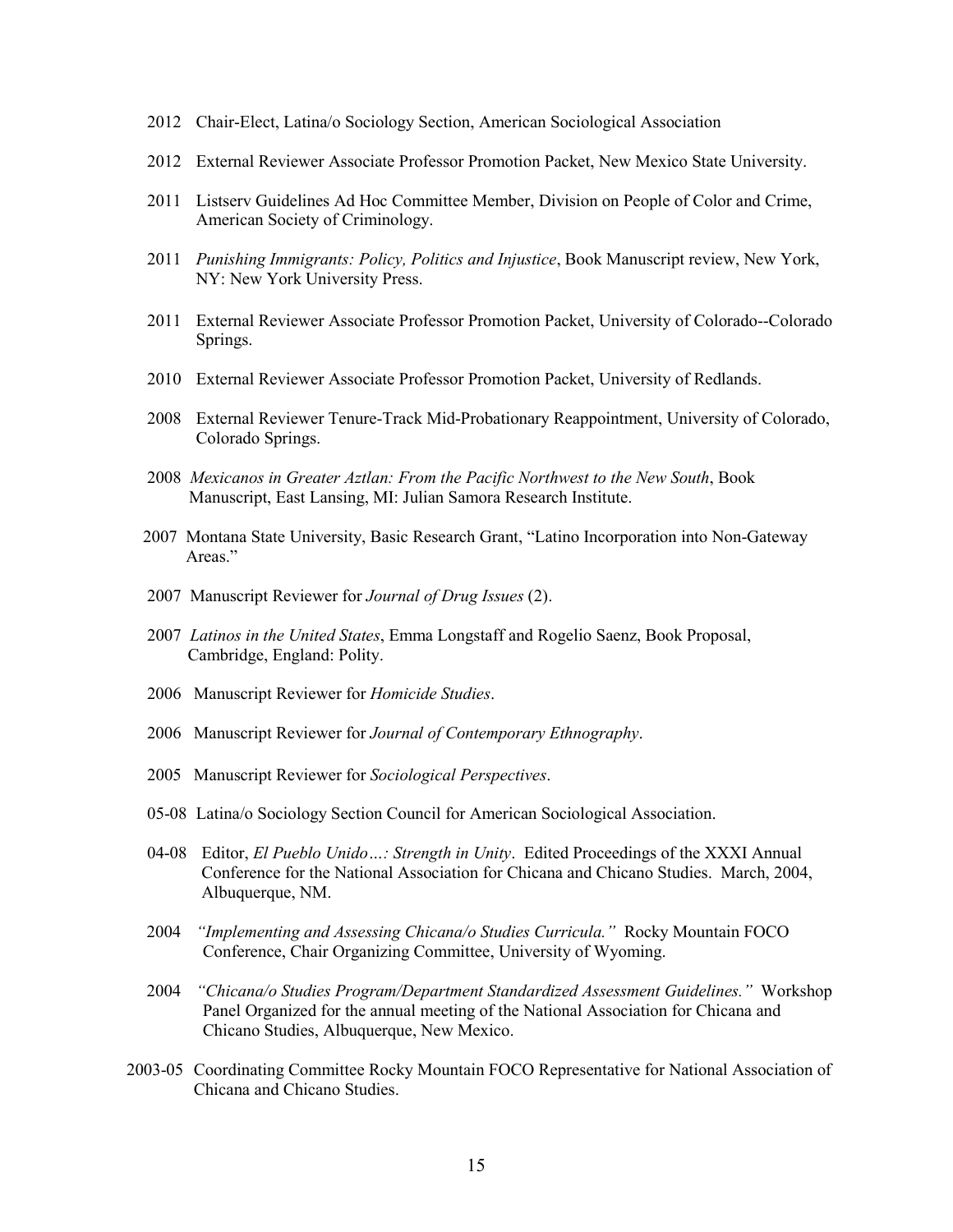- 2003-05 Manuscript Reviewer for *Journal of Contemporary Ethnography*.
	- 2002 *"Chicano/Latino Experience in Iowa and Nebraska."* Student paper session discussant for the annual meeting of the National Association for Chicana and Chicano Studies, Los Angeles, California.
	- 2001 *"Health Issues and Immigrant Families."* Paper session chair for the annual meeting of the National Association for Chicana and Chicano Studies, Tucson, Arizona.
	- 2000 *"Latino/a Americans."* Paper session organized for the annual meeting of the Midwest Sociological Society, Chicago, Illinois.
	- 2000 *"Latino Families."* Paper session discussant for the annual meeting of the Midwest Sociological Society, Chicago, Illinois.
	- 2000 *"U.S. Latino/a Studies Program at Iowa State University: Faculty Research."* Paper session organized for the annual meeting of the National Association for Chicana and Chicano Studies, Portland, Oregon.
	- 2000 Manuscript Reviewer for Research in Political Sociology: JAI Series.
	- 2000 Manuscript Reviewer for Sociological Inquiry. Journal of Alpha Kappa Delta: The International Sociology Honor Society.
	- 1999 Manuscript Reviewer for Journal of the Community Development Society. Special Issue on the Practice of Community Development with Diverse Populations.
	- 1999 Manuscript Reviewer for Sociological Forum. The Official Journal of the Eastern Sociological Society. (1).
- 1998-99 Secretary, Midwest Foco, National Association for Chicana and Chicano Studies
	- 1998 External Masters Thesis Reviewer. Department of Sociology, University of Nebraska-Lincoln.
	- 1998 Manuscript reviewer for Sociological Forum, The Official Journal of the Eastern Sociological Society.
	- 1998-03 Program Proposal reviewer for United States Department of Agriculture, Small Business Innovation Program.
		- 1998 "*The Education (Non)Assimilation of U.S. Latinos/as."* Paper session organized for the annual meeting of the Midwest Sociological Society, Kansas City, Missouri.
		- 1998 *"The Latino/a Experience in U.S. Society,"* Paper session organized for the annual meeting of the Midwest Sociological Society, Kansas City, Missouri.
	- 1996-97 Manuscript reviewer for *Sociological Spectrum*, The Official Journal of the Mid-South Sociological Association.
		- 1996 Onsite Registration Committee Member, Rural Sociological Society Conference, Des Moines, Iowa.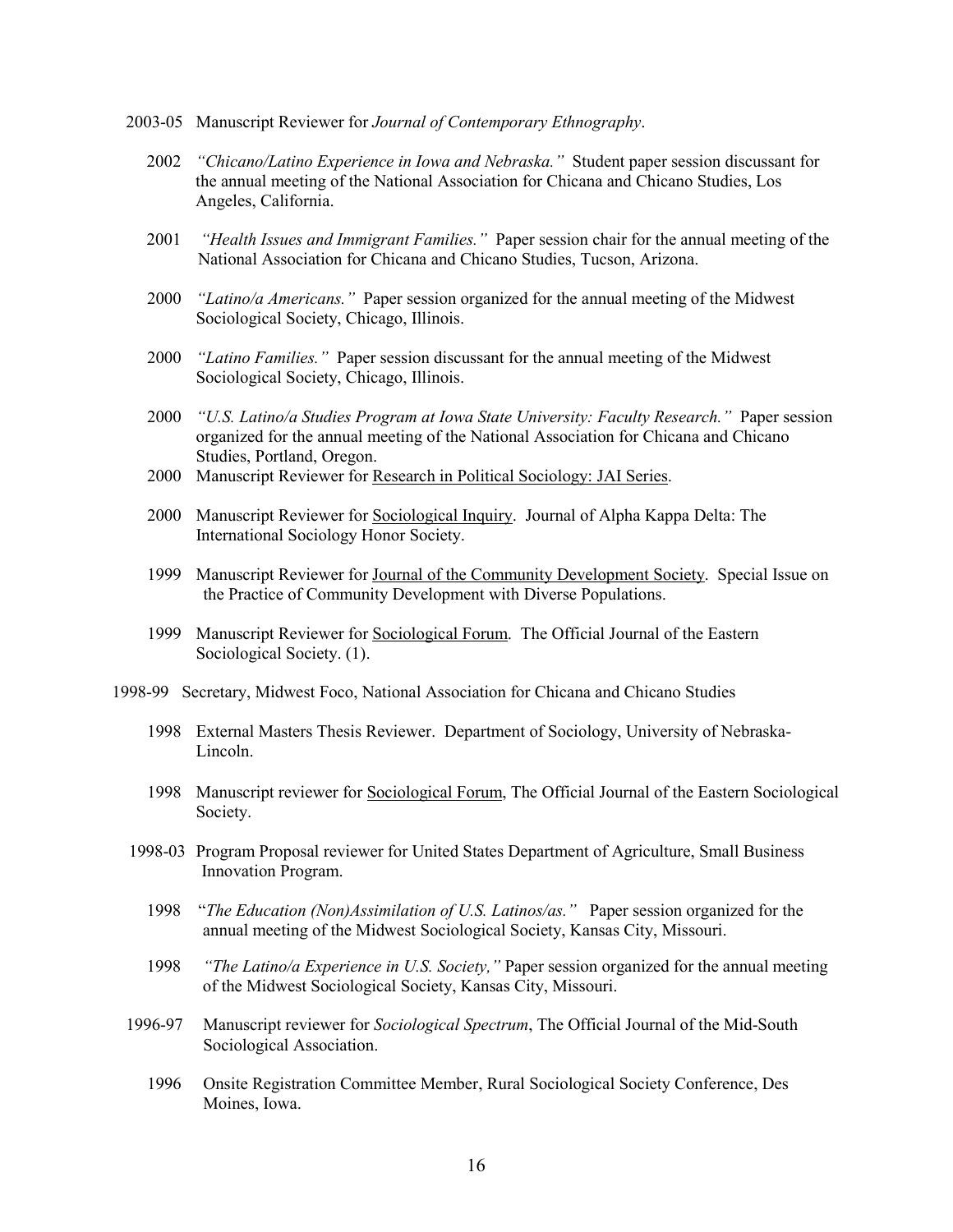1995 *"Chicano/a Graduate Research at the University of Nebraska-Lincoln."* Session organized for the annual meeting of the National Association for Chicana and Chicano Studies, Spokane, Washington.

## **SERVICE**

## **University of Utah**

| University                                                                        |
|-----------------------------------------------------------------------------------|
| Academic Senate Personnel & Elections Committee, 2021 - 2023                      |
| Academic Senate, $2020 - 2023$                                                    |
| University Research Committee, Proposal Reviewer, 2017 – 2019                     |
| Undergraduate Research Mentor Development Program, 2018                           |
| Commencement Banner Carrier, School for Cultural and Social Transformation, 2018. |
| Curriculum Policy Review Board/Special Fee Review Committee, 2016 - 2018          |
| General Education Curriculum Committee, 2013 - 2014                               |
| Office for Equity and Diversity                                                   |
| Diversity Leadership Team, 2013 - 2018                                            |
| Martin Luther King, Jr. Celebration Committee, 2014 - 2018                        |
| Martin Luther King, Jr. Celebration Committee Co-Chair, 2013 - 2014               |
| U Remembers Committee, $2014 - 2015$                                              |
| Diversity Awards Committee, 2014                                                  |
| School for Cultural and Social Transformation                                     |
| <b>Convocation Banner Carrier 2018</b>                                            |
| Executive Committee, $2016 - 2018$                                                |
| Chair, Curriculum Committee, 2016 - 2018                                          |
| Undergraduate Research Opportunities Proposal Reviewer, 2016 - 2018               |
| Proposal Working Committee, 2015 -2016                                            |
| College of Social and Behavioral Sciences                                         |
| College Council, Sociology Department Representative Substitute, Spring 2020      |
| College Council, Ethnic Studies Program Representative, 2014 - 2016               |
| Curriculum Committee, $2014 - 2016$                                               |
| Undergraduate Research Opportunities Proposal Reviewer, 2015 - 2016               |
| <b>Ethnic Studies</b>                                                             |
| Curriculum Committee, 2022                                                        |
| Retention, Promotion, and Tenure TFR Sub-Committee Chair, 2022                    |
| Retention, Promotion, and Tenure Sub-Committee Chair, 2021                        |
| Retention, Promotion, and Tenure Committee, 2018 – Present                        |
| Retention, Promotion, and Tenure Committee Chair, 2019 - 2020                     |
| Search Committee, Assistant Professor-Lecturer, 2018                              |
| Central Committee, 2013 - 2018                                                    |
| Assessment Committee, 2013 - 2018                                                 |
| Curriculum Committee, 2013 - 2018                                                 |
| Retention, Promotion and Tenure, 2013 – Present                                   |
| Sociology                                                                         |
| Criminology Faculty Search Committee, 2017                                        |
| Undergraduate Committee, 2013 - 2020                                              |
| Retention, Promotion and Tenure, 2013 - 2020                                      |
| Other                                                                             |
|                                                                                   |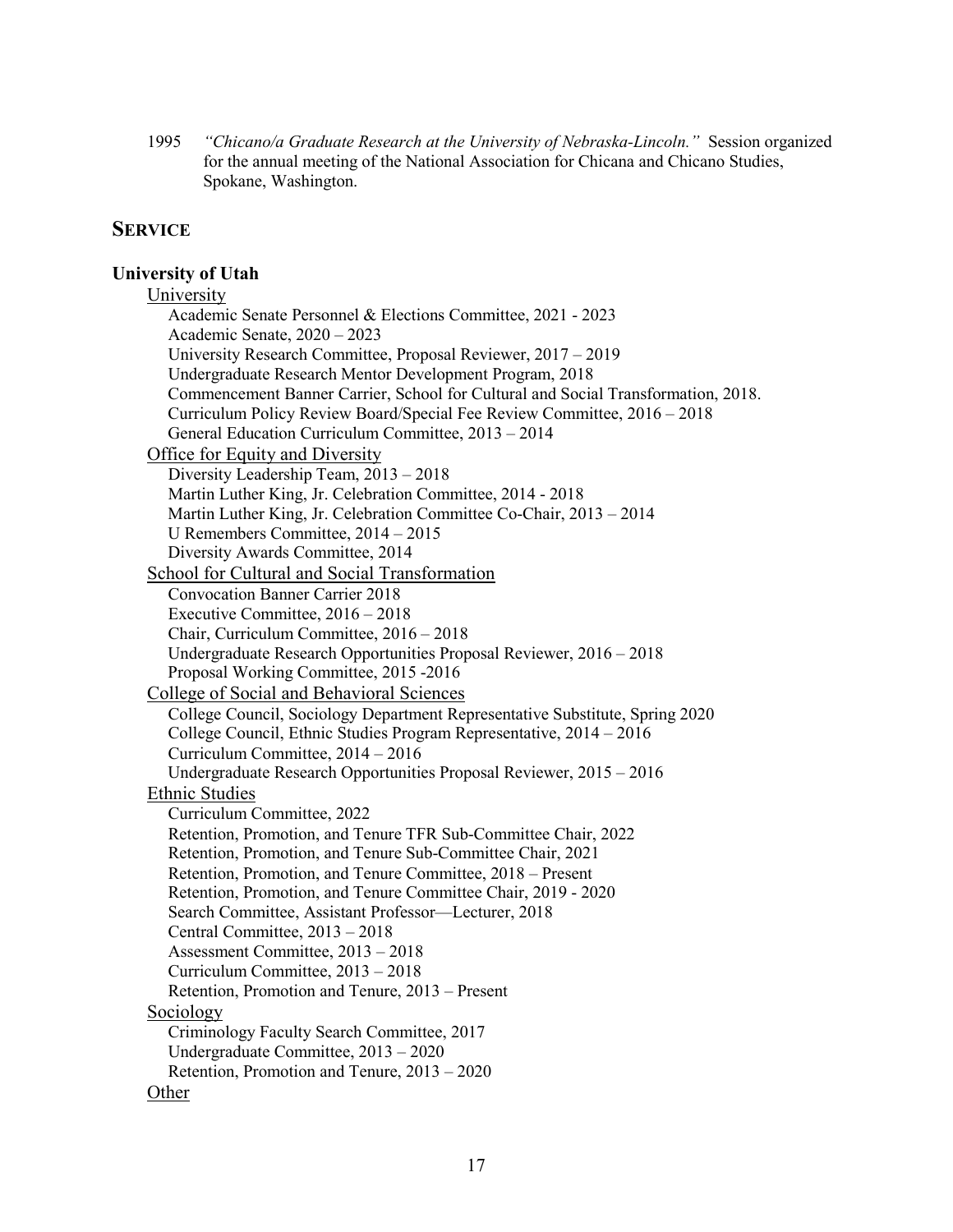- Center for Latin American Studies and Southern Utah University College of Humanities and Social Sciences, "Social Justice for Latinx Americans & Communities." Invited Hispanic Heritage Month Panelist, September, 2020.
- Office For Global Engagement, Global Faculty Learning Community, *Collaborative Online International Learning (COIL) Course Activity Development,* Panelist November, 2020
- Office of Undergraduate Studies Retreat, "Teaching Toward and Exceptional Educational Experience." Invited Panelist, 2018.
- Lowell Bennion Community Service Center, Project Youth, "Multicultural Jeopardy." Invited Session Facilitator, 2018.
- Office of Health Equity and Inclusion and the Spencer S. Eccles Health Sciences Library, University of Utah Health Sciences Community Read, "Class Matters: Class and Culture," Invited Commentator, 2017.
- Office for Undergraduate Studies, "Faculty as Designers of Student Success: A Symposium on Teaching and Learning," Invited Panelist, 2016.

New Student & Family Programs, Summer Orientation, "This is Ethnic Studies." 2016.

- College of Humanities, Tanner Human Rights Center, "Human Rights: Conflict, Health and Healing," Panel Moderator, 2015.
- Office for Equity and Diversity, U Remembers Celebration, "For Us All: The Holocaust to Ferguson, Missouri, A Curated Discussion on Race & State Violence," Panelist, 2014.
- MEChA, Salt Lake Dream Team, and Student Equity and Diversity, Film
	- Screening of *Harvest of Empire,* Panel Discussant, 2013.

### Community

- School Community Council—Salt Lake Center for Science Education Bryant Middle, 2020 2021
- Genealogical Society of Hispanic America—National Conference Planning Committee, 2020 2021
- Genealogical Society of Hispanic America—Utah Chapter, President, 2020 2022
- Genealogical Society of Hispanic America—Utah Chapter, 2019 Present

School Community Council—Jackson Elementary, 2018 - 2019

Utah Division of History, State Historic Preservation Office, National Park Service Latinx Underrepresented Community Grant, Steering Committee, 2019 – 2020

- Utah Youth Court Association, Advisory Board Secretary, 2019 2020
- WestSide Dance, Board of Directors, 2019

Race Swami, Speaker Series Presenter, 2018

Project Youth, Multicultural Jeopardy Workshop, 2018

University Neighborhood Partners, Advisory Board, 2015 – 2018

Salt Lake County Northwest Recreation Center, Board of Directors, 2014 - 2018

Race Swami, Board of Directors, 2014 - 2016

## **University of Wyoming**

#### University

 Faculty Senate, Interdisciplinary Studies Representative, 2008 – 2011 Social Justice Research Center Advisory Board, 2007 – 2011 Faculty Senate, Criminal Justice Representative, 2005 – 2008. Faculty Senate, Executive Committee At-Large Representative, 2008 – 2009 Faculty Senate, Tenure & Promotion Voting Rights Ad Hoc Committee, 2008 UW Collaborative on Academic Careers in Higher Education (COACHE), 2008 Wyoming Statistical Analysis Center Advisory Council, 2005 – 2008 Minority Student Leadership Initiative Faculty Mentor, 2005 – Present Rocky Mountain FOCO Conference Opening Remarks, "NACCS for Beginners," 2004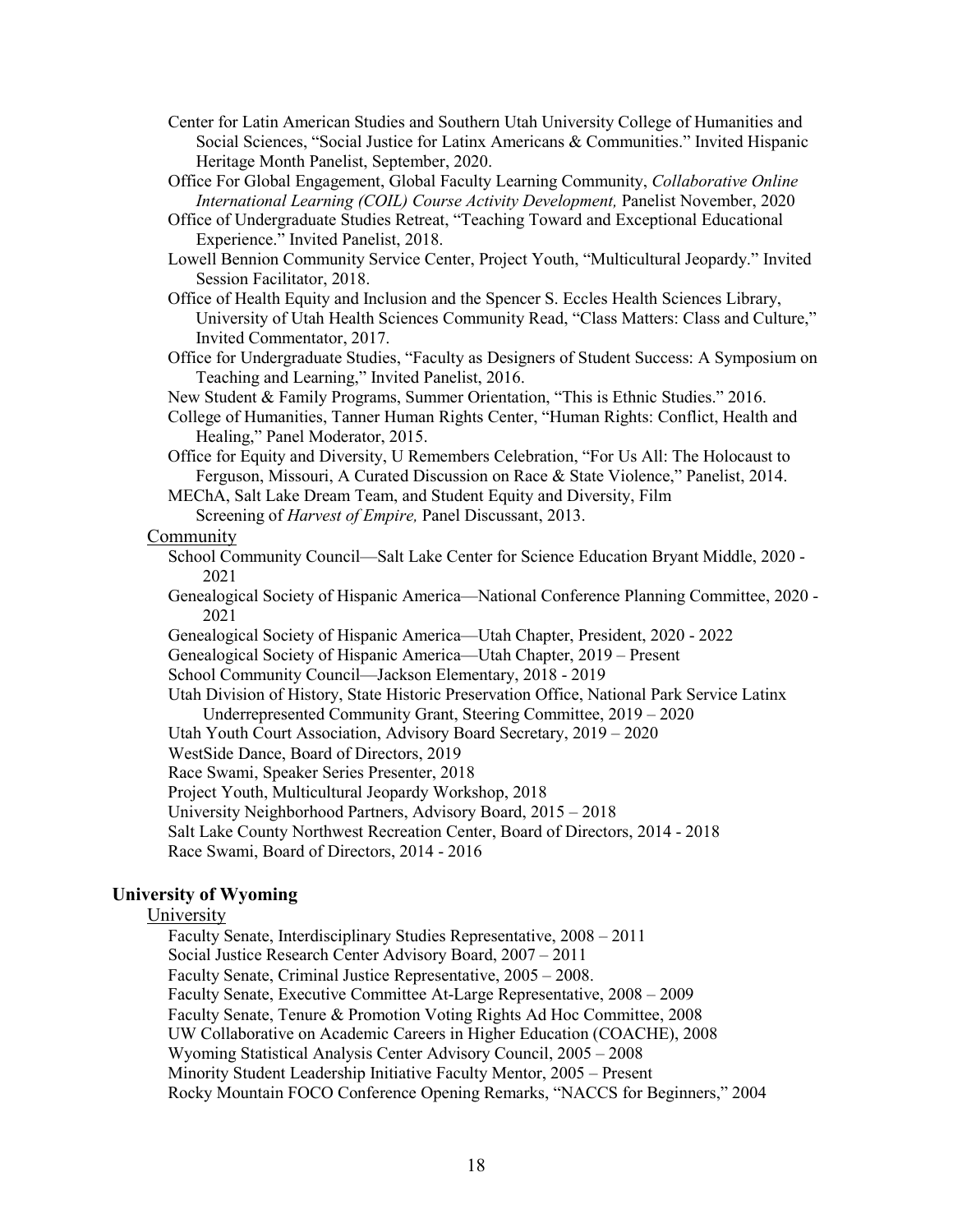Criminal Justice Department Study Abroad Advisor, 2011 - 2013 Assessment Committee, 2010 – 2013 Tenure & Promotion Research Standards Committee, 2009 – 2013 Curriculum Committee, 2008 – 2009 Faculty Search Committee, 2008 Griffith Speaker Series Committee, 2007-2009 Graduate Program Proposal Committee, 2007-2010 Faculty Search Committee, Co-Chair, 2006 Griffith Speaker Series and Scholarship Committee, 2005 Faculty Search Committee, 2003-2004 Chicano Studies Program Assessment Committee, 2004 – 2013 Tenure & Promotion Research Standards Committee, 2009 – 2013 Teaching Standards Committee, 2013 Service Expectations Committee, 2013 Chicano Studies Program Graduation Reception Address, 2004 – 2013 Hispanic Heritage Scholarship Committee, 2008 Latin@ Education in Frontier Settings Conference, Co-Chair, 2007 Chicano Studies/Women's Studies/African American Studies Program Offices Grand Opening Address, 2006 Chicano Studies Assessment Retreat Organizing Chair, 2005-06 Rocky Mountain FOCO Conference Committee, Chair, 2004 Office Assistant Senior Search Committee, Chair, 2003 Academic Planning Committee, Chair, 2003 Other American Indian Studies Alliance Speaker Series, "More Alike than Not: Chicana/o and American Indian Studies, 2008 Family and Consumer Sciences Faculty Search Committee 2005 College of Agriculture Rooted in Diversity, Seminar Speaker, "Construyendo Latinidad: The Hispanic Mexican Influence in Wyoming, 1650 – 2005." 2006 College of Agriculture, "Rooted in Diversity" Course Faculty Steering Committee, 2004-Present. College of Agriculture Rooted in Diversity, Seminar Speaker, "Agriculture and Latino Community Development," 2004-2005 Office of Admissions, Minority Higher Education Day Conference, Guest Speaker, "Cultural Bias in Standardized Testing, 2003 Office of Multicultural Affairs Hablamos Juntos Hispanic Heritage Month Kickoff Dinner, Guest Speaker, "Chicharones y Corn Tortillas," 2003 Community Wyoming Tribune Eagle, *"2010 Hispanic Census Data,"* Interview, 2011 Wyoming Public Radio, *"Hispanic Wyoming, Beyond the Numbers,"* Interview, 2011. Wyoming Tribune Eagle, *"Hispanic Life in Cheyenne,"* Interview, 2011 KOCA La Radio Montañesa Service Learning Fund Raising Project, 2010-2011 September 16th Celebration Fiesta, *"Reflecionnes en el Bicentenario,"* Welcome Remarks, Scottsbluff, NE, 2010. Slade Elementary 6th Grade, *"Construyendo Latinidad: The Hispanic Mexican Influence in Wyoming, 1650 – 2010,"* Guest Lecture, Laramie, WY, 2010. Wyoming Public Radio, *"Remembering the Old Sugar Beet Baseball League,"* Interview, 2009. KOCA La Radio Montañesa Community Radio Station Board of Directors, 2008- 2009 Laramie Recreation Center Little Kickers Volunteer Coach, 2006 – 2008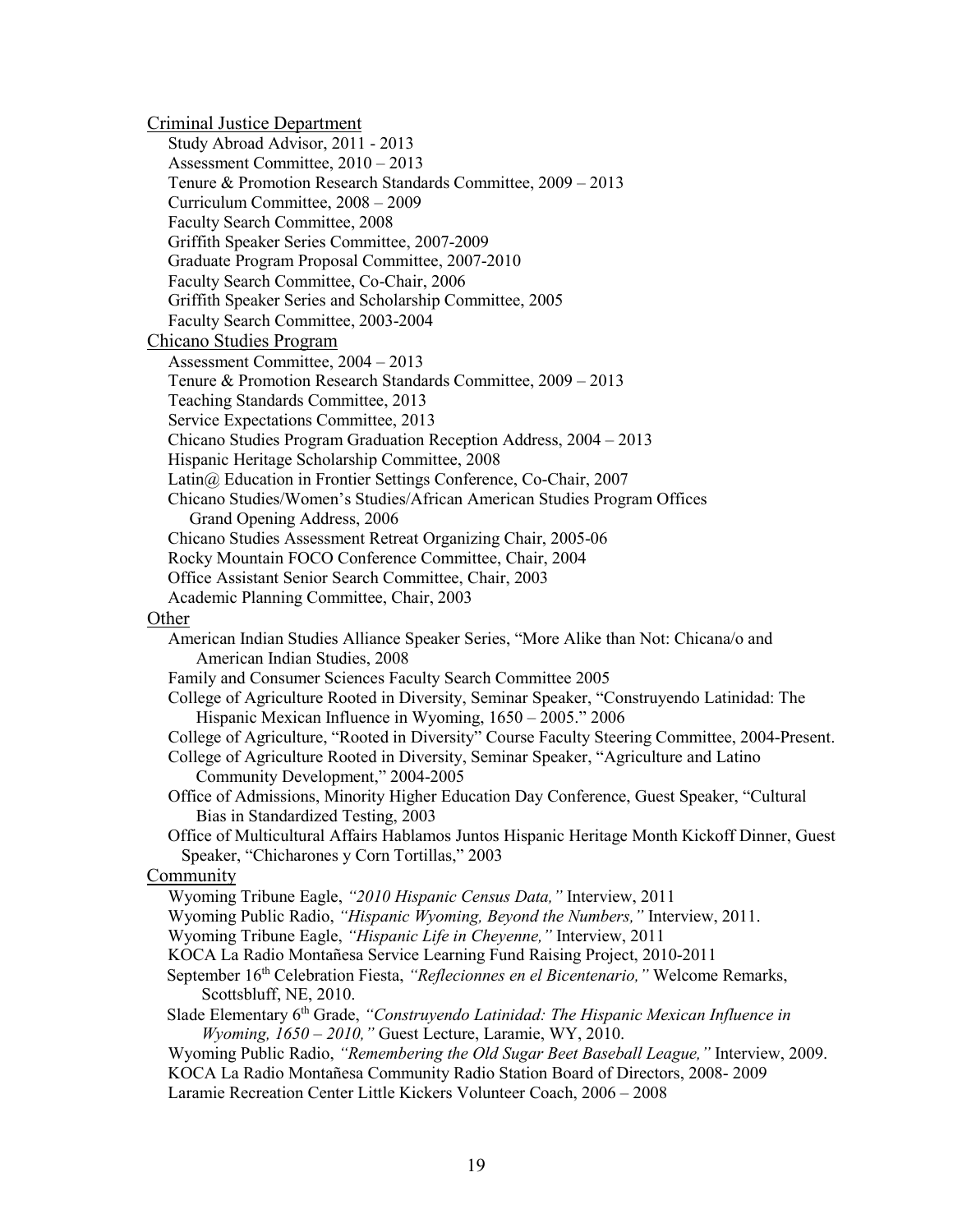State of Nebraska Department of Health, Minority Youth Conference, *"What Can Chican@ Studies Do for Me?"* Scottsbluff, Nebraska, September, 2007.

U.S. Department of Justice, Denver, CO, Wyoming Race Relations, 2007 - 2011.

Wyoming Latino & Latina Coalition, Executive Board Treasurer, 2006 – 2008.

Wyoming Latino & Latina Coalition, 2003 - Present

- Fiesta Days, Opening Remarks, *"Latinas/os in Wyoming: 17th -21st Century,"* Rawlins, Wyoming, June, 2006.
- Nebraska vs. Ramirez, Expert Witness Testimony for Felony Drug Case, September 2005.

State of Nebraska Department of Health, Minority Youth Conference, *"The Historical* 

*Foundations of the WyoBraska Hispanic/Latino Diaspora"* Gering, Nebraska, September, 2005.

Jubilee Days, *"Hispanics in Wyoming Informational Tent,"* Laramie, Wyoming, 2005.

- State of Nebraska Department of Health, Minority Youth Conference, *"Testing Your Latino IQ,"* Gering, Nebraska, October, 2004.
- State of Nebraska Department of Health, Minority Youth Conference, *"Bulldog on the Go!"* Gering, Nebraska, October, 2004.

### **Iowa State University**

#### Sociology Department

Seminar Committee, 2001-2003

 Mental Health and Deviance Area Exam Committee Chair, 2002-2003 Mental Health and Deviance Area Exam Committee, 2000-2002 Executive Committee, 1999-2001 Guest Lecturer, "Latinos/as and Criminal Justice," 1999-2000

Deviance/Mental Health Faculty Search Committee, 1998-1999

Social Inequality Area Exam Committee Chair, 1998-1999

Honors and Awards Committee, 1997-1999

Mental Health and Deviance Area Exam Committee, 1997-1998

Research Methods Area Exam Committee, 1996-1997

Graduate Committee, 1996-1997

Graduate Curriculum Sub-Committee, 1996-1997

### U.S. Latino Studies Program

 Latino/a Studies Program Committee, 1996-2003 Latino/a Faculty and Staff Association, 1996-2003

Latino/a Studies and Political Science Search Committee, 2002-2003

Latino/a Studies and History Search Committee, 1998-1999

Introduction to Latino/a Studies, Guest Lecturer, 1996-1998, 2001

Latino/a Studies and English Search Committee, 1996-1997

Latino/a Studies Literary Competition Referee, 1996-1999

## **Other**

Student Opportunities Services Welcome Reception, Guest Speaker, "Beyond the Sugar Beet Fields," 2001

 Sioux City Sanford Community Center's ISU College Bound Summer Visit, "Bedtime with Pat Mora," 2001

Hispanic Heritage Month Committee Chair 2000-2001

 Multicultural Learning Community Guest Lecturer, "An Introduction to Latino/a Studies," 2000 Families Extension Nutrition Conference, Panelist, "Cultural Differences in Nutritional," 1999 National Trio Day, Guest Speaker, "Reflections of a First-Generation College Student," 1999 College of Liberal Arts and Sciences Honors and Awards Committee, 1997-1999 Center for Teaching Excellence, Invited Presentation, "The Truth about Academic Dishonesty?"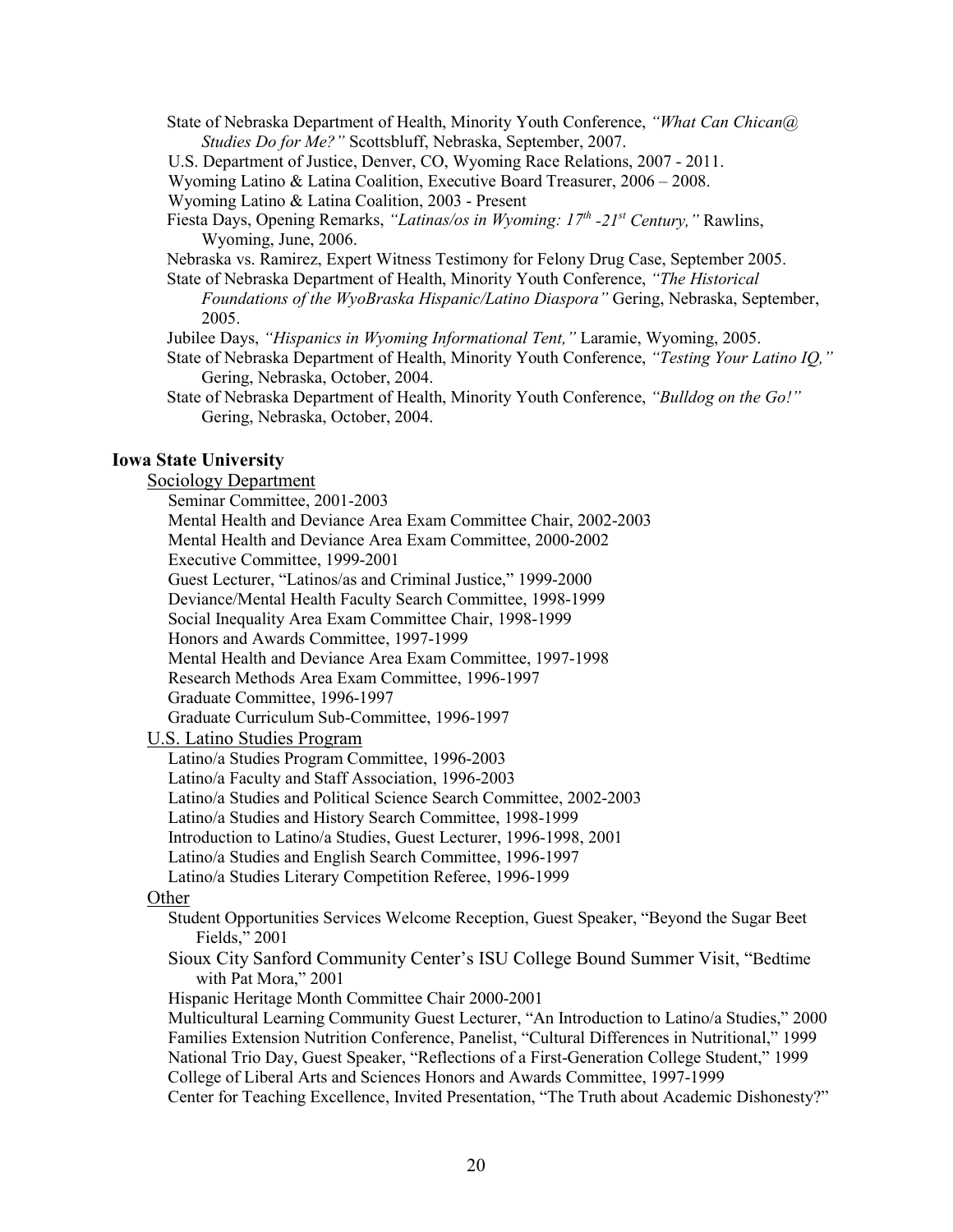1998 College Teaching Seminar for Graduate Assistants and New Faculty. Hispanics of Today Conference Planning Committee, 1997-1998 Dialogues on Diversity, Guest Faculty Panelist, 1997 ISU Greek Council, "Why Diversity?" 1997 Early Success program, Guest Lecturer, 1996-1998 Mexican American Young Achievers' Society (MAYAS), Adviser, 1995-1999 Sigma Lambda Beta, International Fraternity, Inc., Adviser, 1996-1999 Hispanic Heritage Month, Committee Member, 1996-Present Student Panel Facilitator, "Unity among ISU Latino/a Students" 1999 Committee Chair, Hispanic Heritage Month Fun Run/Walk, 1997-1999 Film Discussant, "The Hunt for Pancho Villa," 1997 Guest Chef on STV9's Wake Up ISU, "Pico de Gallo Goes with Everything," 1997 Opening Ceremonies Keynote Speaker, September, 1996 Ronald E. McNair Postbaccalaureate Achievement Program, Mentor, 1996-2003 Fellows Banquet Guest Speaker, October, 1996 Community Southern Utah University, Hispanic Heritage Month Virtual Panelist, *Social Justice for Latinx Americans and Communities*, September, 2020 Western Nebraska Community College, Commencement Exercises Keynote, *"¡Si se puede! ¡Somos Nebrasqueños!,"* Scottsbluff, Nebraska. May, 2003 Department of Sociology Centennial Celebration, University of Nebraska, Guest Panelist, *"1990s' Alumni Reflections,"* Lincoln, Nebraska, March, 2000 State Public Policy Group, Advisory Board, "Central Iowa Latino Snapshot Project," 1999-2000 U.S. Commission on Civil Rights, "*Latinos and the Methamphetamine Crisis*," April, 1999 Senior Seminar, Guest Speaker, *"Criminal Sentencing Research and Case Study Research Methods*,*"* University of Nebraska-Lincoln, July, 1998 Ronald E. McNair Postbaccalaureate Achievement Program, Guest Speaker, *"The Minority Faculty Experience,"* University of Nebraska-Lincoln, November, 1997 United States National Animal Disease Center, Civil Rights Committee Hispanic Heritage Month, Keynote Speaker*, "A Regional Sociodemography of U.S. Latinos/as,"* September, 1997 Ames/ISU Task Force on Diversity, 1996-1997 Ames Bond Mentoring Program, 1997 The Lt. Governor's Committee on Diversity, *"The Faces and Voices of Iowa: Building CommUNITY"* Third annual conference; Invited workshop co-facilitator with Dr. Suzanne Zilber, *"Black, White, and Beyond: Enhancing Inter-racial Communication,"* Des Moines, Iowa, October, 1996 Hispanic Cultural Fair, Keynote Speaker, *"Education for Latino and Latina Success: One Homeboy's Story,"* Scottsbluff, Nebraska, September, 1996

## **HONORS AND AWARDS**

#### **University of Utah**

Faculty Distinction Recognition, USC versus Utah Men's Basketball Game, 2018 Faculty Acknowledgement, Center for New Student & Family Programs, 2016

#### **University of Wyoming**

Thumbs Up Award, College of Arts and Science, University of Wyoming, 2010 Office of the President, The Aspen Institute Wye Faculty Fellowship Selection and Seminar Participant, University of Wyoming, 2009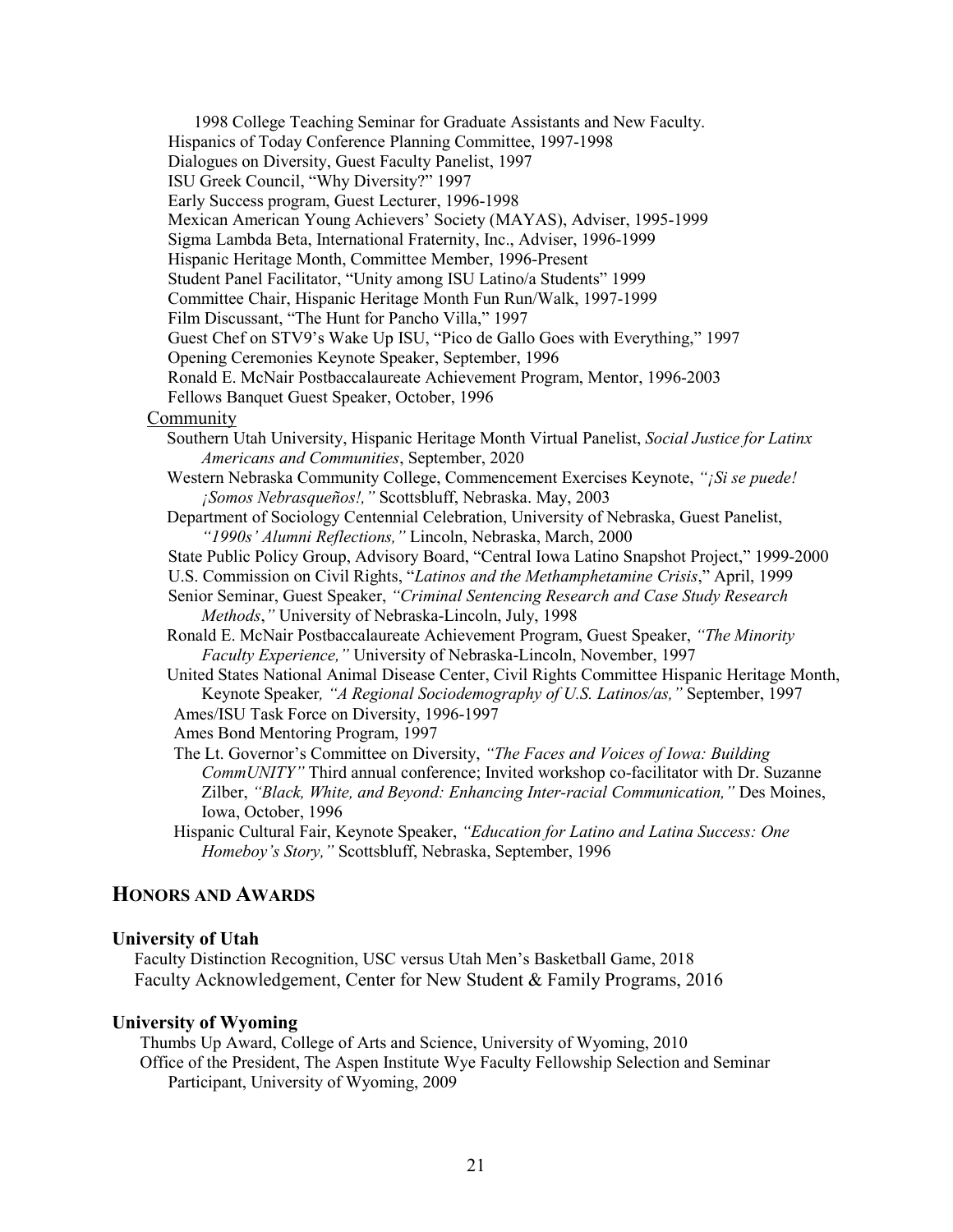Associated Parents of the University of Wyoming James C. Hurst Each Student—A Person Award Nominee, 2009.

Thumbs Up Award, College of Arts and Science, University of Wyoming, 2005 Thumbs Up Award, College of Arts and Science, University of Wyoming, 2004

### **Iowa State University**

VEISHA Faculty of the Year Nominee, College of Liberal Arts and Science, Iowa State University, 2002

Emory Bogardus Award for Teaching Excellence, Department of Sociology, Iowa State University, 2001

Western Nebraska Community College Distinguished Alumni, 2001

Wakonse Faculty Teaching Fellowship, Iowa State University, 1998

Big XII Faculty Fellowship, Iowa State University, 1997-98

Richard H. Larson Minority Fellowship, UNL, 1994-95

Ford Foundation Minority Pre-Doctoral Fellowship, 1991-94

National Science Foundation, Honorable Mention, Pre-Doctoral Fellowship, 1991

University of Nebraska Minority Graduate Fellowship Award, 1990

National Hispanic Scholarship Fund Recipient, University of Nebraska, 1990-92

National Science Foundation Summer Undergraduate Research Experience Participant, University of Nebraska-Lincoln, 1989

Nebraska Undergraduate Sociological Symposium, Third Place, Empirical Paper Competition, 1989

Office of the Vice-Chancellor for Student Affairs, University of Nebraska, Finalist Campus Student Leader of the Year, 1989

College of Arts and Science, University of Nebraska, Outstanding Student Leader, 1989

Mexican American Student Association, University of Nebraska, Outstanding Member, 1988-89

Simon Orta Scholarship Fund Recipient, University of Nebraska, 1988

Outstanding Sophmore Graduate, Western Nebraska Community College, 1987

## **GRANTS FOR RESEARCH, TEACHING, AND TRAINING**

- Community Engaged Learning Teaching Assistantship Supplementary Funding, Bennion Community Service Center, Social Inequality, Crime Criminal Justice, and the Law, \$900, Fall 2020.
- University Teaching Grant, University of Utah Teaching Committee, "The Gang Paradox: Inequalities and Miracles Across the U.S.-Mexico Border." Social Inequality, Crime Criminal Justice, and the Law, \$6667, Fall 2019.

Community Engaged Learning Teaching Assistantship Supplementary Funding, Bennion Community Service Center, Social Inequality, Crime Criminal Justice, and the Law, \$900, Fall 2019.

Community Based Research Grant, Office of Vice President for Research, University of Utah, \$20,000, 2019.

National Humanities Center (NHC) Summer Fellowship. College of Humanities and Vice President for Research, University of Utah, \$7,000, 2019.

- Global Learning Across the Disciplines (GLAD) Grant, with Annie Fukushima and Alborz Ghandehari. Office for Global Engagement, University of Utah, \$10,000, 2019.
- Community Engaged Learning Teaching Assistantship Supplementary Funding, Bennion Community Service Center, Social Inequality, Crime Criminal Justice, and the Law, \$1,500, Spring 2019.
- Global Learning Weekend Retreat Selected Participant, Office for Global Engagement, Taft-Nicholson Center, Centennial Valley, Montana. 2018.

VOCES Oral History Project Summer Institute, University of Texas, \$1,150, 2018.

Community Engaged Learning Teaching Assistantship Supplementary Funding, Bennion Community Service Center, Chican@ & Latin@ Experiences, \$750, 2018.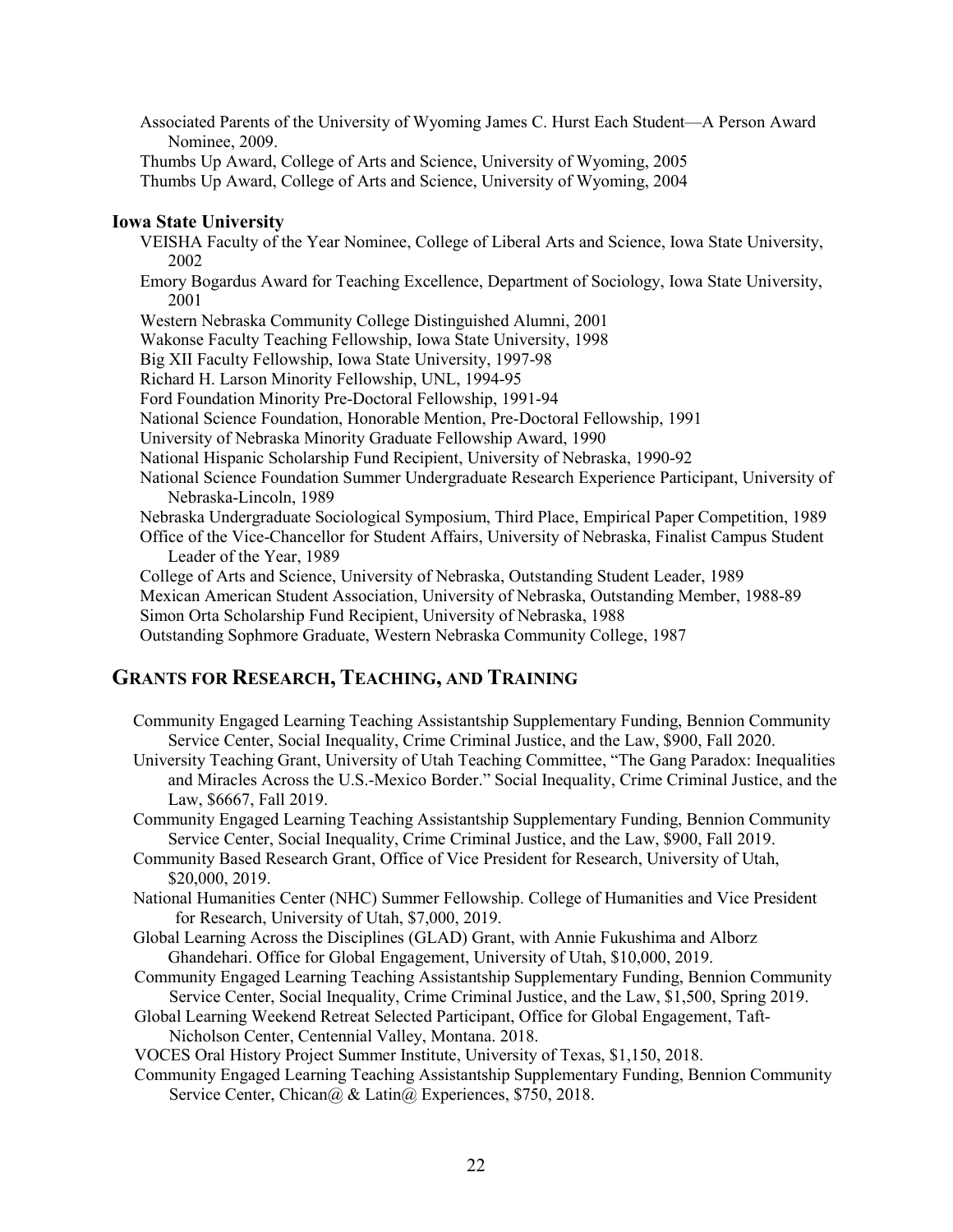Learning Abroad, Office for Global Engagement, University of Utah, Faculty Led Fall Semester/Winterbreak Course Proposal, "U.S. Latino Diaspora." \$14,000, 2014. (Course cancelled due to low enrollments)

Wyoming Arts Council, "Chicanitas Art Exhibit." \$2000, 2013.

Outreach Credit Programs, University of Wyoming, Summer Technology Boot Camp, \$1,000, 2012.

- Northern Colorado Compact, Service-Learning 101: An Engaged Faculty Institute, \$1,000, 2012.
- Outreach Credit Programs and College of Arts and Science, University of Wyoming, Summer Innovative Course Proposal, "U.S. Latino Diaspora." \$5,000, 2011.
- Outreach Credit Programs and College of Arts and Science, University of Wyoming, Summer Innovative Course Proposal, "Transnationalism and Crime." \$5,000, 2010.
- Wyoming Humanities Council, "Latinos in Beísbol Museum Exhibit and Lecture." \$2000, 2010.
- Outreach Credit Programs and College of Arts and Science, University of Wyoming, Winter Break Innovative Course Proposal, "U.S. Latino Diaspora." \$5,000, 2009.
- International Programs Office International Travel Grant, "Comparative Criminal Justice in the Yucatán." \$1,000, 2009.
- President's Advisory Council for Minority and Women's Affairs, University of Wyoming, "Hispanic Heritage Month Speaker Series Grant," Guadalupe San Miguel, Kenneth Orona, Louis Pancho McFarland. \$4,000, 2008.
- President's Advisory Council for Minority and Women's Affairs Faculty Diversity Enhancement Research Grant, \$1,500, 2008.
- President's Advisory Council for Minority and Women's Affairs, University of Wyoming, "Hispanic Heritage Month Speaker Grant," Roberto Rodriguez. \$2,000, 2007.
- President's Advisory Council for Minority and Women's Affairs Faculty Diversity Enhancement Research Grant, \$3,700, 2007.
- Latin@s in Rural Settings Conference Grant. USA Funds in collaboration with Radio Montañesa La Voz de la Gente, KOCA 93.5, Laramie, Wyoming. Francisco A. Rios, Carmelita P. Castañeda, and Ed A. Muñoz (Co-Principal Investigators). \$33,125, 2007.
- Basic Research Grant, \$2,000, 2006.
- International Course Development, University of Wyoming International Studies Program Title VI Department of Education Grant, \$1,000, 2006.
- President's Advisory Council for Minority and Women's Affairs, University of Wyoming, Mini-Grant for Hispanic Heritage Month Speaker, Dr. Norma Cantu, \$1,000, 2006
- Office of Academic Affairs and College of Arts and Science, University of Wyoming, Summer Course Proposal, "Diaspora Study in the Yucatán," \$7,000 Academic Affairs, 2006
- President's Advisory Council for Minority and Women's Affairs, University of Wyoming, Faculty Diversity Enhancement Grant, \$2,000, 2006
- President's Advisory Council for Minority and Women's Affairs, University of Wyoming, "Bajito y Suavecitio (Low and Slow) Carshow and Speaker Grant," \$3,000, 2006
- Basic Research Grant, University of Wyoming, \$2,000, 2006
- Office of Academic Affairs, University of Wyoming, Identifying and Measuring Chicano Studies Student Learning Outcomes, Assessment Assistance Grant, \$2,558, 2006
- Office of Academic Affairs and College of Arts and Science, University of Wyoming, Summer Innovative Course Proposal, "Diaspora Study in the Yucatán," \$7,000 Academic Affair, 2006
- Mexican Family Culture & Substance Use Risk & Resilience. National Institute on Drug Abuse and the National Institute on Alcohol Abuse and Alcoholism. Conger, R. D. (Principal Investigator), Cauce, A. M. (Co-Principal Investigator), Domenech-Rodriguez, M., Ge, X., Ontai-Grzebik, L., Vega, W., & Widaman, K. (Co-Investigators). Brent Donnellan, Nancy Gonzales, Mark Roosa, Ross Parke, Ed A. Muñoz (Consultants). 2005-2010. \$5,423,094.
- Office of Academic Affairs, University of Wyoming, Chicano Studies Program/Department Standardized Assessment Guidelines, Assessment Assistance Grant, \$3,000, 2005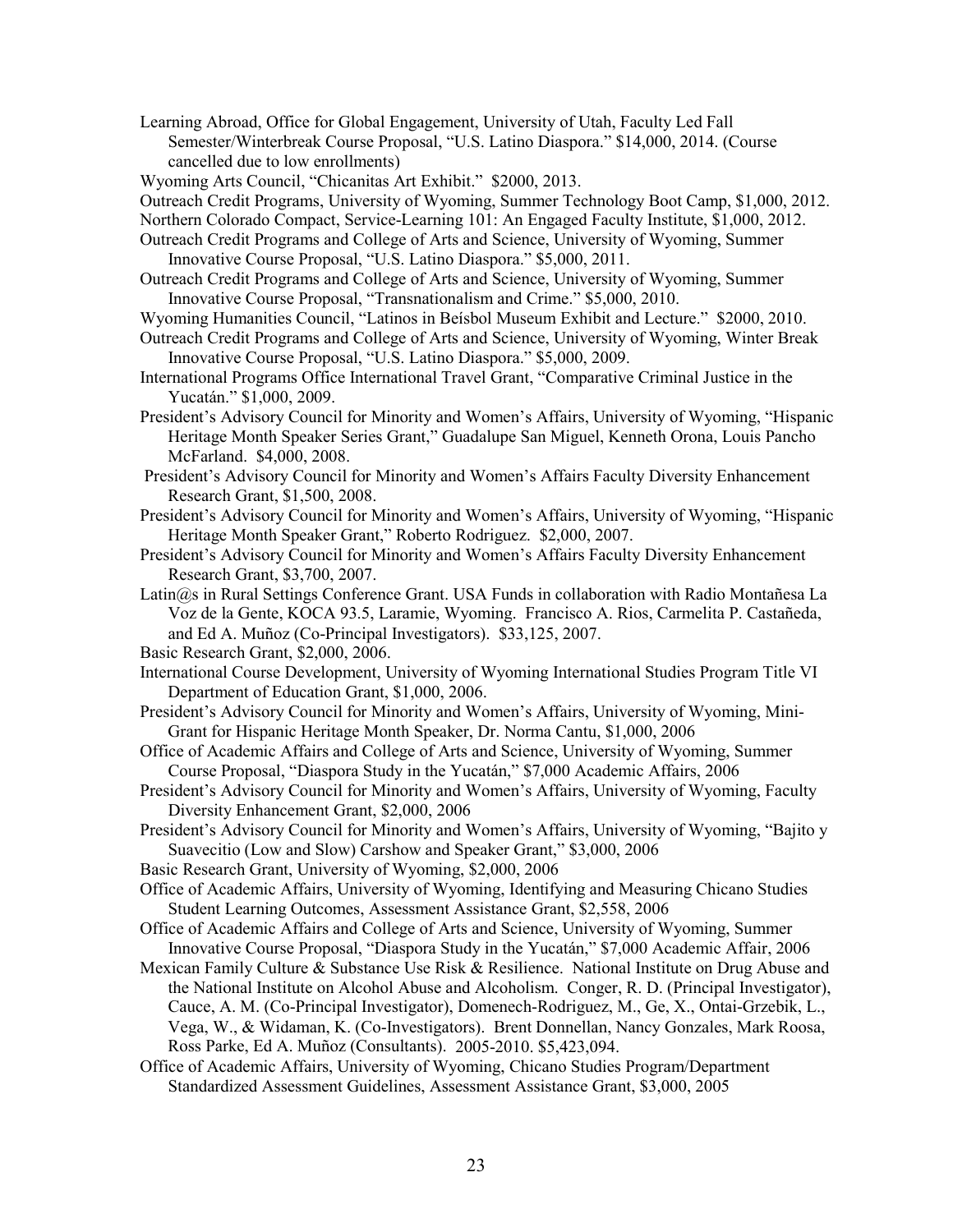- Office of Academic Affairs and College of Arts and Science, University of Wyoming, Summer Innovative Course Proposal, "Diaspora Study in the Yucatán," \$2,500 Academic Affairs; \$1,500 College of Arts and Science, 2005
- President's Advisory Council for Minority and Women's Affairs, University of Wyoming, Faculty Travel Funding Grant for Diaspora Study in the Yucatán, \$2,000, 2005
- President's Advisory Council for Minority and Women's Affairs, University of Wyoming, Dr. Jerry Garcia Visiting Scholar from Michigan State University, \$2,025, 2005
- President's Advisory Council for Minority and Women's Affairs, University of Wyoming, National Association for Chicana and Chicano Studies Conference Grant, "Implementing and Assessing Chicana/o Studies Curricula," \$4,000, 2004
- President's Advisory Council for Minority and Women's Affairs, University of Wyoming, Dr. Cecilia Aragón Visiting Scholar from California State University San Bernardino, \$1,425, 2004
- President's Advisory Council for Minority and Women's Affairs, University of Wyoming, Travel Funding Grant for Diaspora Study in the Yucatán, \$1,000, 2004
- Office of Academic Affairs, University of Wyoming, Chicano Studies 1030: Social Justice in the 21st Century, Service Learning Planning Grant, \$1,500, 2004
- Office of Academic Affairs, University of Wyoming, Freshman Interest Group, "We the People: Social Justice in the 21<sup>st</sup> Century," 2004-06.
- Office of Academic Affairs, University of Wyoming, Summer Innovative Course Proposal, "Diaspora Study in the Yucatán," \$5,000, 2004
- Center for Family Research in Rural Mental Health, Minority Supplement Research Grant, \$208,521, 1998-2001
- Wakonse Conference on College Teaching, 1998
- Big XII Faculty Fellowships, Iowa State University, \$2,500, 1998-1998
- Center for Great Plains Studies, University of Nebraska-Lincoln. Graduate Student Research Grantin-Aid, 1995.
- Department of Sociology, University of Nebraska-Lincoln. Alan Booth Graduate Student Research Competition Grant, 1995
- College of Graduate Studies, University of Nebraska-Lincoln. Warren F. and Edith R. Day Dissertation Travel Award, 1995
- National Science Foundation Summer Undergraduate Research Program. Teaching Assistant, University of Nebraska-Lincoln, 1994; 1995
- Inter-University Consortium for Political and Social Research Summer Program in Quantitative Methods. Workshop participant for "Latino Research Issues," 1993
- Ford Foundation Minority Pre-Doctoral Fellowship Grant, 1994-94
- University of Nebraska Minority Graduate Fellowship Award, 1990
- National Science Foundation Summer Undergraduate Research Experience. Participant, University of Nebraska, 1989